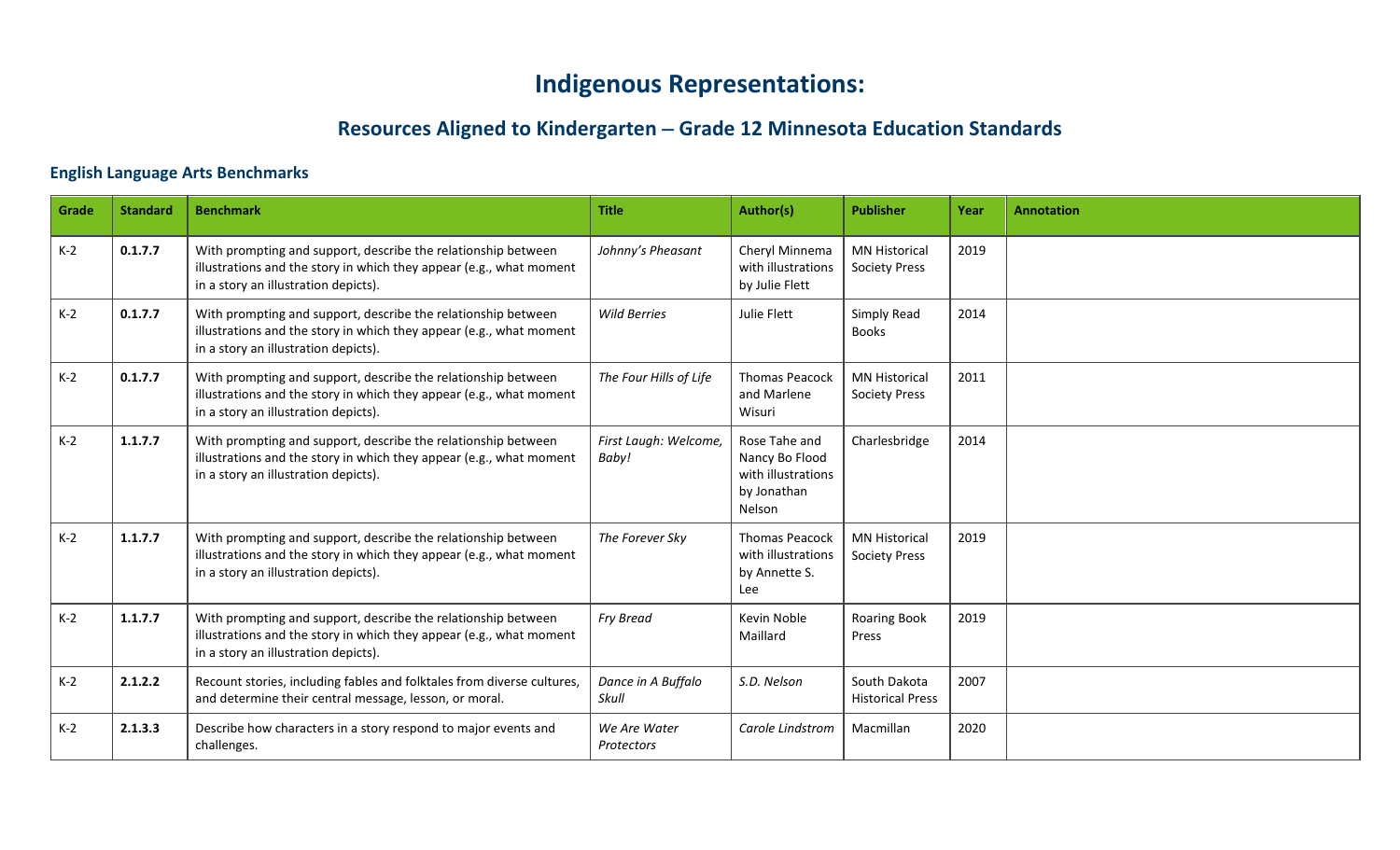| $K-2$   | 2.1.9.9 | Compare and contrast two or more versions of the same story (e.g.,<br>Cinderella stories) by different authors or from different cultures,<br>including those by or about Minnesota American Indians.                                                   | Thirteen Moons on<br>Turtle's Back: A<br>Native American Year<br>of Moons                           | Joseph Bruchac<br>and Jonathan<br>Nelson with<br>illustrations by<br>Thomas Locker | <b>Puffin Books</b>                             | 1997 |                                                                                                                                                                                                                                                                                                                                                                                                                                       |
|---------|---------|---------------------------------------------------------------------------------------------------------------------------------------------------------------------------------------------------------------------------------------------------------|-----------------------------------------------------------------------------------------------------|------------------------------------------------------------------------------------|-------------------------------------------------|------|---------------------------------------------------------------------------------------------------------------------------------------------------------------------------------------------------------------------------------------------------------------------------------------------------------------------------------------------------------------------------------------------------------------------------------------|
| $3 - 5$ | 3.1.2.2 | Recount stories, including fables, folktales, and myths from diverse<br>cultures; determine the central message, lesson, or moral and<br>explain how it is conveyed through key details in the text.                                                    | Nanabosho: How the<br>Turtle Got Its Shell                                                          |                                                                                    |                                                 |      |                                                                                                                                                                                                                                                                                                                                                                                                                                       |
| $3 - 5$ | 4.1.9.9 | Compare and contrast the treatment of similar themes and topics<br>(e.g., opposition of good and evil) and patterns of events (e.g., the<br>quest) in stories, myths, and traditional literature from different<br>cultures, including American Indian. | Sacagawea                                                                                           | Lise Erdrich with<br>illustrations by<br>Julie<br>Buffalohead                      | Carolrhoda<br>Books                             | 2003 | Erdrich covers Sacagawea's life from age 11 to adulthood in<br>this biography for young readers. Events of Sacagawea's life<br>include her kidnapping from her home and family of the<br>Hidatsa nation on to her dealings with Lewis and Clark.                                                                                                                                                                                      |
| $3 - 5$ | 4.1.9.9 | Compare and contrast the treatment of similar themes and topics<br>(e.g., opposition of good and evil) and patterns of events (e.g., the<br>quest) in stories, myths, and traditional literature from different<br>cultures, including American Indian. | Lakota Hoop Dancer<br>-- pair with another<br>book in photo                                         | Jacqueline Left<br>Hand Bull and<br>Suzanne<br>Haldane                             | Dutton                                          | 1999 | Lakota Hoop Dancer follows Kevin Locke, a Lakota man<br>enrolled at Standing Rock reservation. The author tells the<br>reader about Kevin's background before illustrating<br>important aspects of hoop dancing. Left Hand Bull<br>describes to the reader the importance of the dance in<br>Lakota culture and how it is taught. Color photographs<br>accompany the descriptions of the regalia, music and a few<br>moves and steps. |
| $3 - 5$ | 4.1.9.9 | Compare and contrast the treatment of similar themes and topics<br>(e.g., opposition of good and evil) and patterns of events (e.g., the<br>quest) in stories, myths, and traditional literature from different<br>cultures, including American Indian. | Sitting Bull: Lakota<br><b>Warrior and Defender</b><br>of His People<br>-- pair with another<br>bio | S.D. Nelson                                                                        | Harry N.<br>Abrams                              | 2015 | Sitting Bull lived from about 1831 to 1890 and he was a<br>member of the Lakota nation. Nelson recounts his life, from<br>childhood to adulthood, describing his experiences and<br>achievements, including combat with the U.S. government.                                                                                                                                                                                          |
| $3 - 5$ | 4.1.9.9 | Compare and contrast the treatment of similar themes and topics<br>(e.g., opposition of good and evil) and patterns of events (e.g., the<br>quest) in stories, myths, and traditional literature from different<br>cultures, including American Indian. | Powwow Summer: A<br>Family Celebrates the<br>Circle of Life<br>pair with Bowwow<br>Powwow           | Marcie Rendon<br>with<br>photographs by<br>Cheryl Walsh<br>Bellville               | Minnesota<br>Historical<br><b>Society Press</b> | 2013 | Rendon describes the powwow and how it fits in the<br>rhythm of life. The author asks questions periodically to<br>engage readers and encourage them to think how the<br>traditions mentioned in this book may be similar to their<br>own traditions. There are many photographs bringing this<br>informative text to life.                                                                                                           |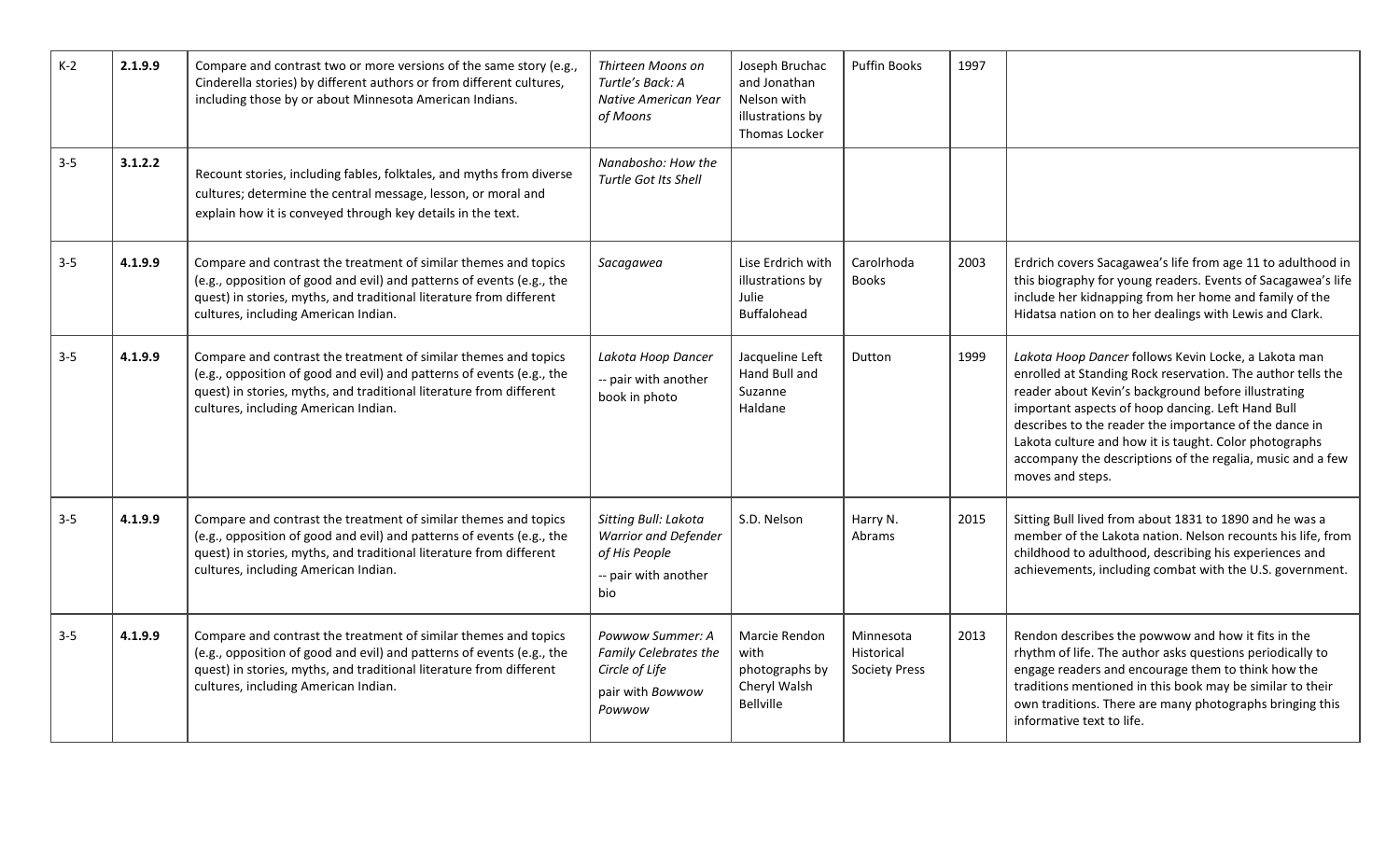| $3 - 5$ | 4.1.9.9 | Compare and contrast the treatment of similar themes and topics<br>(e.g., opposition of good and evil) and patterns of events (e.g., the<br>quest) in stories, myths, and traditional literature from different<br>cultures, including American Indian. | <b>Bowwow Powwow</b><br>pair with Powwow<br>Summer                                                                                           | Brenda Child<br>with illustrations<br>by Jonathan<br>Thunder                  | Minnesota<br>Historical<br><b>Society Press</b> | 2018 |                                                                                                                                                                                                                                                                                                                                                                                                                                                                                                              |
|---------|---------|---------------------------------------------------------------------------------------------------------------------------------------------------------------------------------------------------------------------------------------------------------|----------------------------------------------------------------------------------------------------------------------------------------------|-------------------------------------------------------------------------------|-------------------------------------------------|------|--------------------------------------------------------------------------------------------------------------------------------------------------------------------------------------------------------------------------------------------------------------------------------------------------------------------------------------------------------------------------------------------------------------------------------------------------------------------------------------------------------------|
| $3 - 5$ | 4.1.9.9 | Compare and contrast the treatment of similar themes and topics<br>(e.g., opposition of good and evil) and patterns of events (e.g., the<br>quest) in stories, myths, and traditional literature from different<br>cultures, including American Indian. | Songs From the Loom:<br>A Navajo Girl Learns<br>to Weave<br>pair with "Native<br>American Artist-in-<br>Residence Pat Kruse"<br>[video clip] | <b>Monty Roessel</b>                                                          | Lerner                                          | 1995 | Roessel follows his mother and his in this book. The preface<br>talks about his mother telling him the story of how the<br>Navajo learned to weave while she was weaving on the<br>loom as well as the author's inspiration to become a<br>photographer. Roessel's main focus in the story is his<br>mother teaching his daughter how to weave the Navajo<br>way. In the process, his daughter does not just learn<br>technique but the songs and stories that accompany it,<br>which are just as important. |
| $3 - 5$ | 4.1.9.9 | Compare and contrast the treatment of similar themes and topics<br>(e.g., opposition of good and evil) and patterns of events (e.g., the<br>quest) in stories, myths, and traditional literature from different<br>cultures, including American Indian. | "Native American<br>Artist-in-Residence<br>Pat Kruse" [video clip]                                                                           | Minnesota<br>Historical<br>Society                                            | Minnesota<br>Historical<br>Society              | 2015 | YouTube: Native American Artist in Residence                                                                                                                                                                                                                                                                                                                                                                                                                                                                 |
| $3 - 5$ | 4.1.9.9 | Compare and contrast the treatment of similar themes and topics<br>(e.g., opposition of good and evil) and patterns of events (e.g., the<br>quest) in stories, myths, and traditional literature from different<br>cultures, including American Indian. | Thanku: Poems of<br>Gratitude<br>pair with Giving<br>Thanks                                                                                  | edited by<br>Miranda Paul<br>with illustrations<br>by Marlena<br><b>Myles</b> | <b>Millbrook Press</b>                          | 2019 |                                                                                                                                                                                                                                                                                                                                                                                                                                                                                                              |
| $3 - 5$ | 4.1.9.9 | Compare and contrast the treatment of similar themes and topics<br>(e.g., opposition of good and evil) and patterns of events (e.g., the<br>quest) in stories, myths, and traditional literature from different<br>cultures, including American Indian. | Giving Thanks: A<br><b>Native American</b><br>Good Morning<br>Message<br>pair with Thanku:<br>Poems of Gratitude                             | Chief Jake<br>Swamp with<br>illustrations by<br>Erwin Printup Jr.             | Lee & Low                                       | 1997 | An illustrated children's book that depicts a message of<br>thanks, called the Thanksgiving Address. The address<br>comes from the Native nations, specifically the Iroquois and<br>Six Nations, in Canada and northern New York and is still<br>used in contemporary celebrations.                                                                                                                                                                                                                          |
| $3 - 5$ | 4.1.9.9 | Compare and contrast the treatment of similar themes and topics<br>(e.g., opposition of good and evil) and patterns of events (e.g., the<br>quest) in stories, myths, and traditional literature from different<br>cultures, including American Indian. | Kiki's Journey                                                                                                                               | Kristy Orona-<br>Ramirez with<br>illustrations by<br>Jonathan Warm<br>Day     | Children's Book<br>Press                        | 2006 | Kiki lives in Los Angeles and in this book deals with the<br>concept of what home means. Los Angeles is home, but so<br>is Taos Pueblo, although she hasn't been there since<br>infancy. Kiki's parents moved from Taos Pueblo reservation<br>many years ago. During a school break, Kiki and her family                                                                                                                                                                                                     |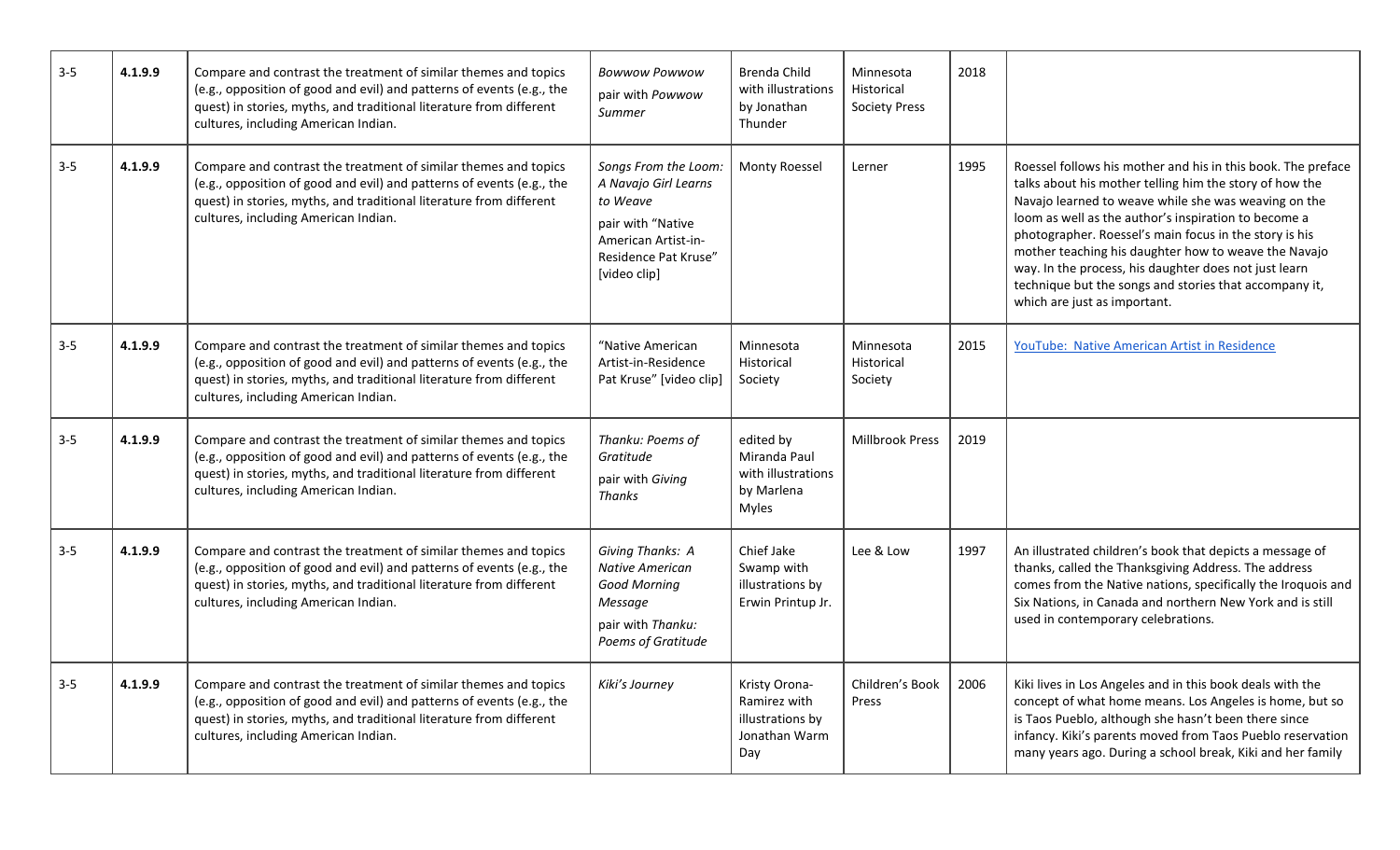|         |         |                                                                                                                                                                                                                                                         |                                                                                                                    |                                                                                           |                              |      | visit Taos Pueblo reservation and Kiki feels like an outsider<br>in place she thinks of as home.                                                                                                                                                                                                                                                                                                                                                                                                                                               |
|---------|---------|---------------------------------------------------------------------------------------------------------------------------------------------------------------------------------------------------------------------------------------------------------|--------------------------------------------------------------------------------------------------------------------|-------------------------------------------------------------------------------------------|------------------------------|------|------------------------------------------------------------------------------------------------------------------------------------------------------------------------------------------------------------------------------------------------------------------------------------------------------------------------------------------------------------------------------------------------------------------------------------------------------------------------------------------------------------------------------------------------|
| $3 - 5$ | 4.1.9.9 | Compare and contrast the treatment of similar themes and topics<br>(e.g., opposition of good and evil) and patterns of events (e.g., the<br>quest) in stories, myths, and traditional literature from different<br>cultures, including American Indian. | D(L)akota Star Map<br><b>Constellation Guide</b><br>pair with Ojibwe Sky<br>Star Map<br><b>Constellation Guide</b> | Annette S. Lee,<br>Jim Rock, and<br>Charlene<br>O'Rourke                                  | Native<br>Skywatchers        | 2014 |                                                                                                                                                                                                                                                                                                                                                                                                                                                                                                                                                |
| $3 - 5$ | 4.1.9.9 | Compare and contrast the treatment of similar themes and topics<br>(e.g., opposition of good and evil) and patterns of events (e.g., the<br>quest) in stories, myths, and traditional literature from different<br>cultures, including American Indian. | Ojibwe Sky Star Map<br><b>Constellation Guide</b>                                                                  | Annette S. Lee,<br>William Wilson,<br>Jeffrey Tibbetts,<br>and Carl Gawboy                | <b>Native</b><br>Skywatchers | 2014 |                                                                                                                                                                                                                                                                                                                                                                                                                                                                                                                                                |
| $3 - 5$ | 4.2.6.6 | Compare and contrast a firsthand and secondhand account,<br>including those by or about Minnesota American Indians, of the<br>same event or topic; describe the differences in focus and the<br>information provided                                    | I Am Not a Number                                                                                                  | Jenny Kay<br>Dupuis and<br>Kathy Kacer with<br>illustrations by<br><b>Gillian Newland</b> | Second Story<br>Press        | 2019 | Irene is forced to go to a residential school far away from<br>her family and First Nation home. In I am not a number,<br>Irene conveys her confusing and terrifying experiences at<br>school. Irene also struggles with homesickness, intensified<br>by the school's insistence she forget her home and culture.<br>During the summer break, her parents decide to keep her<br>from returning from the school, despite the laws that<br>require it. Irene and her parents have to find a way to hide<br>Irene, as well as protect themselves. |
| $3 - 5$ | 4.2.6.6 | Compare and contrast a firsthand and secondhand account,<br>including those by or about Minnesota American Indians, of the<br>same event or topic; describe the differences in focus and the<br>information provided                                    | <b>Fatty Legs</b>                                                                                                  | Christy Jordan-<br>Fenton and<br>Margaret Poliak-<br>Fenton                               | <b>Annick Press</b>          | 2010 |                                                                                                                                                                                                                                                                                                                                                                                                                                                                                                                                                |
| $3 - 5$ | 5.2.6.6 | Analyze multiple accounts by various cultures of the same event or<br>topic, noting important similarities and differences in the point of<br>view they represent.                                                                                      | Thanku: Poems of<br>Gratitude<br>pair with We Are<br>Grateful: Otsaliheliga                                        | edited by<br>Miranda Paul<br>with illustrations<br>by Marlena<br>Myles                    | <b>Millbrook Press</b>       | 2019 |                                                                                                                                                                                                                                                                                                                                                                                                                                                                                                                                                |
| $3 - 5$ | 5.2.6.6 | Analyze multiple accounts by various cultures of the same event or<br>topic, noting important similarities and differences in the point of<br>view they represent.                                                                                      | We Are Grateful:<br>Otsaliheliga<br>pair with Thanku:<br>Poems of Gratitude                                        | <b>Traci Sorell with</b><br>illustrations by<br>Frane Lessac                              | Charlesbridge                | 2018 |                                                                                                                                                                                                                                                                                                                                                                                                                                                                                                                                                |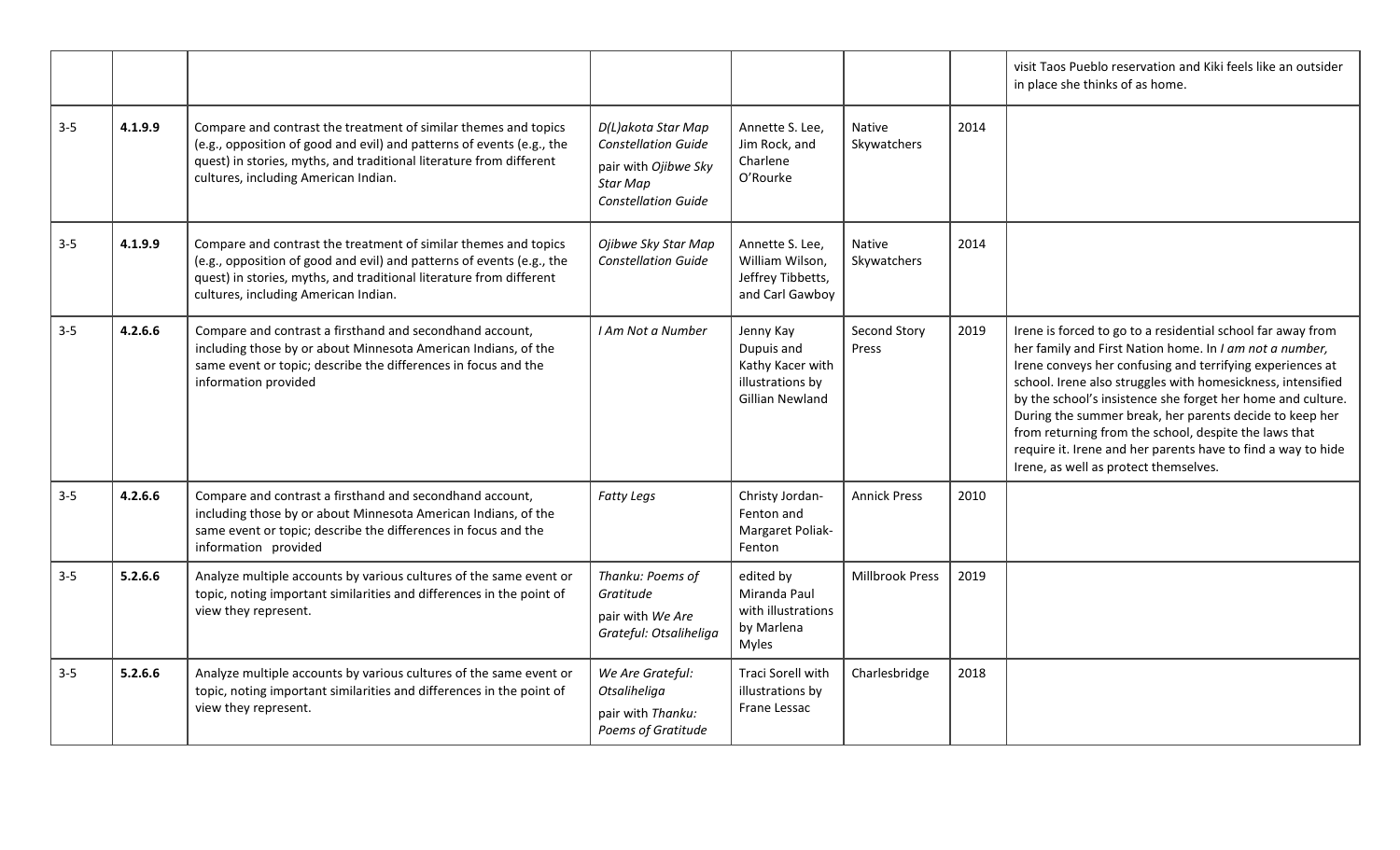| $6-8$ | 6.4.6.6 | Explain how an author develops the point of view of the narrator or<br>speaker in a text, including those by or about Minnesota American<br>Indians. | The Warriors                                                  | Joseph Bruchac                                            | Carolrhoda<br>Books                              | 2004 | Twelve-year old Jake moves to Washington D.C. from the<br>Iroquois reservation when his mother gets a new job. Jake<br>has not lived anywhere besides the reservation. At his new<br>school, lacrosse is highly regarded but it is not understood.<br>People at his new school don't seem to understand the<br>context of Lacrosse, where it came from and what it means<br>to the Iroquois people. While at his new school, Jake<br>encounters many micro-aggressions as well as overt racism.                                                                                                                                                                                                                                                                                                                                                   |
|-------|---------|------------------------------------------------------------------------------------------------------------------------------------------------------|---------------------------------------------------------------|-----------------------------------------------------------|--------------------------------------------------|------|---------------------------------------------------------------------------------------------------------------------------------------------------------------------------------------------------------------------------------------------------------------------------------------------------------------------------------------------------------------------------------------------------------------------------------------------------------------------------------------------------------------------------------------------------------------------------------------------------------------------------------------------------------------------------------------------------------------------------------------------------------------------------------------------------------------------------------------------------|
| $6-8$ | 6.4.6.6 | Explain how an author develops the point of view of the narrator or<br>speaker in a text, including those by or about Minnesota American<br>Indians. | The Creator's Game:<br>A Story of<br>Baaga'adowe/Lacross<br>е | Art Coulson with<br>illustrations by<br>Robert DesJarlait | Minnesota<br>Historical<br><b>Society Press</b>  | 2013 | Travis Skinaway plays lacrosse but doesn't know much<br>about it besides it was a gift from the creator in the distant<br>past. Travis struggles with the athletic aspects of the game<br>and is about ready to give up on lacrosse. After his<br>grandfather visits him in a dream, Travis learns more about<br>spiritual aspect of lacrosse and decides to keep with it.<br>While Travis' mother doesn't seem to believe in Travis'<br>dream, his grandmother is supportive and gives Travis his<br>grandfather's lacrosse gear. Travis learns a great deal from<br>his grandmother and becomes more confident in his<br>abilities.                                                                                                                                                                                                             |
| $6-8$ | 6.4.6.6 | Explain how an author develops the point of view of the narrator or<br>speaker in a text, including those by or about Minnesota American<br>Indians. | The Birchbark House                                           | Louise Erdrich                                            | <b>Hyperion Books</b>                            | 2002 | While a fictional book, the author bases many events and<br>people on her research related to her own family as well as<br>history of the area. The main character is a girl named<br>Omakayas, and this story follows her life in the mid-1800s.<br>She discusses the rhythmic seasonal activities of her<br>community as well as interactions with her siblings. This<br>book has a few small drawings interspersed, as well as a<br>map of Minnesota as well as the area in which Omakayas<br>lives to give readers further insight into the life of Omakaya<br>and her family. There are also an author's note in the back<br>in regards to language and pronunciation. This title is the<br>first in a series, the Birbark House series and its sequel are<br>as follows: The Game of Silence, The Porcupine Year,<br>Chickadee and Makoons. |
| $6-8$ | 6.4.6.6 | Explain how an author develops the point of view of the narrator or<br>speaker in a text, including those by or about Minnesota American<br>Indians. | Apple in the Middle                                           | Dawn Quigley                                              | North Dakota<br><b>State University</b><br>Press | 2018 |                                                                                                                                                                                                                                                                                                                                                                                                                                                                                                                                                                                                                                                                                                                                                                                                                                                   |
| $6-8$ | 6.4.9.9 | Compare and contrast texts in different forms or genres including<br>those by and about Minnesota American Indians (e.g., stories and                | Killer of Enemies<br>pair with Binti by<br>Nnedi Okorafor     | Joseph Bruchac                                            | Tu Books                                         | 2016 |                                                                                                                                                                                                                                                                                                                                                                                                                                                                                                                                                                                                                                                                                                                                                                                                                                                   |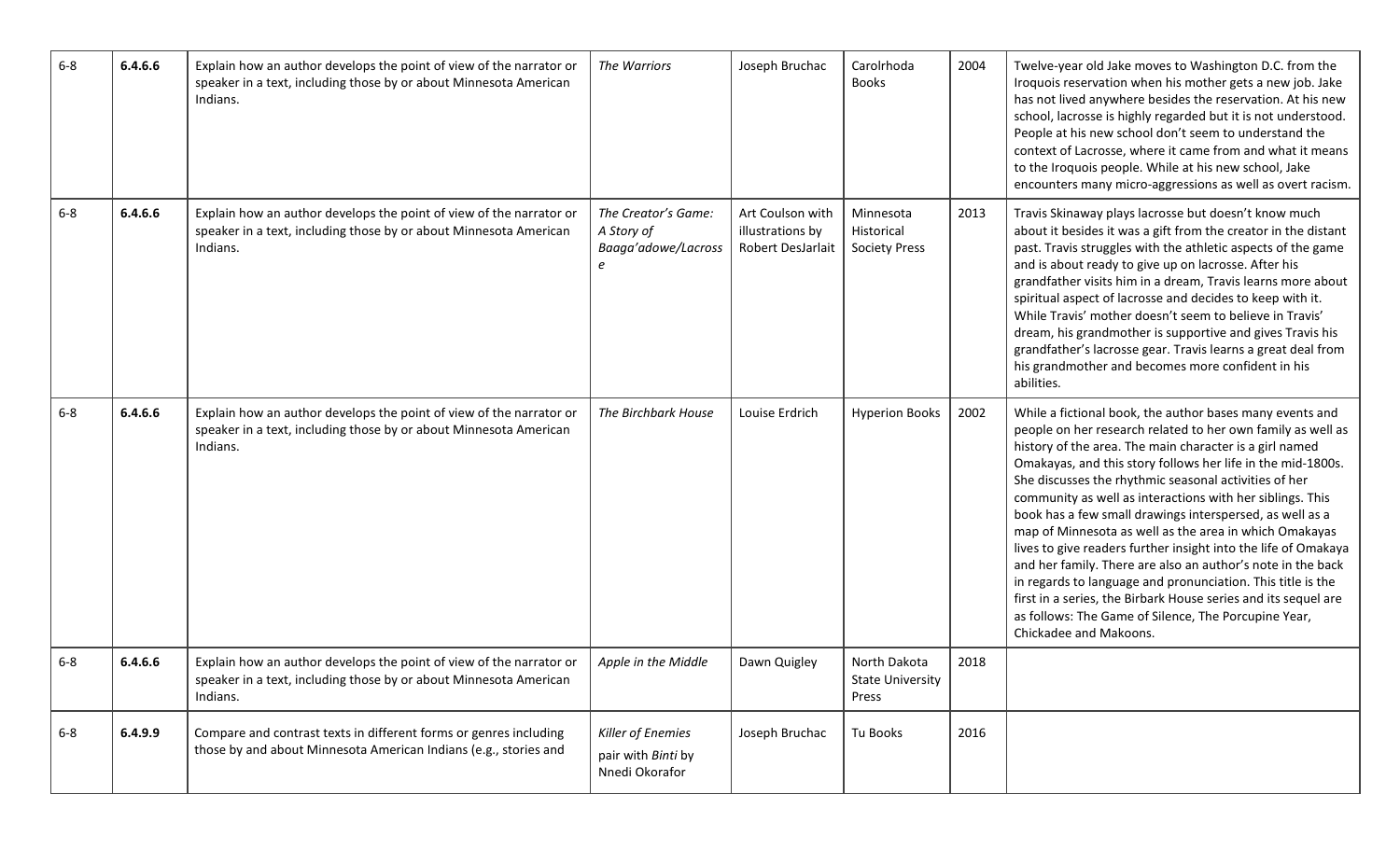|       |         | poems; historical novels and fantasy stories) in terms of their<br>approaches to similar themes and topics.                                                                                                                                          |                                                                                                                                                 |                                                         |                                                  |      |                                                                                                                                                                                                                                                                                                                                                                                                                                                                                                                                                                                                                                                                                                                                                                 |
|-------|---------|------------------------------------------------------------------------------------------------------------------------------------------------------------------------------------------------------------------------------------------------------|-------------------------------------------------------------------------------------------------------------------------------------------------|---------------------------------------------------------|--------------------------------------------------|------|-----------------------------------------------------------------------------------------------------------------------------------------------------------------------------------------------------------------------------------------------------------------------------------------------------------------------------------------------------------------------------------------------------------------------------------------------------------------------------------------------------------------------------------------------------------------------------------------------------------------------------------------------------------------------------------------------------------------------------------------------------------------|
| $6-8$ | 6.4.9.9 | Compare and contrast texts in different forms or genres including<br>those by and about Minnesota American Indians (e.g., stories and<br>poems; historical novels and fantasy stories) in terms of their<br>approaches to similar themes and topics. | Apple in the Middle<br>pair with Indian No<br>More                                                                                              | Dawn Quigley                                            | North Dakota<br><b>State University</b><br>Press | 2018 |                                                                                                                                                                                                                                                                                                                                                                                                                                                                                                                                                                                                                                                                                                                                                                 |
| $6-8$ | 6.4.9.9 | Compare and contrast texts in different forms or genres including<br>those by and about Minnesota American Indians (e.g., stories and<br>poems; historical novels and fantasy stories) in terms of their<br>approaches to similar themes and topics. | Indian No More<br>pair with Apple in the<br>Middle or If I Ever Get<br>Out of Here                                                              | <b>Charlene Willing</b><br>McManis                      | Tu Books                                         | 2019 |                                                                                                                                                                                                                                                                                                                                                                                                                                                                                                                                                                                                                                                                                                                                                                 |
| $6-8$ | 6.5.9.9 | Compare and contrast one author's presentation of events,<br>including events related to Minnesota American Indians, with that<br>of another (e.g., a memoir written by and a biography on the same<br>person).                                      | If I Ever Get Out of<br>Here<br>pair with Indian No<br>More                                                                                     | Eric Gansworth                                          | Arthur A.<br>Levine Books                        | 2015 | In 1975, Lewis Blake lives on the Tuscarora reservation with<br>his mother and uncle. At school he doesn't have any friends<br>in his class, and everyone he knows from the reservation<br>are in different leveled classes. This year, George<br>Haddonfield moves to the area. George's dad works for the<br>Air force and they have moved a few times. Lewis and<br>George become friends with the help of their common<br>interest in music including the Beatles and the Eagles. As<br>much as Lewis wants to share everything with George,<br>there are some things that he thinks he can't share, like his<br>home. George's friendship is not the only new<br>development this year. Evan, a bully at school, has started<br>target Lewis specifically. |
| $6-8$ | 6.5.9.9 | Compare and contrast one author's presentation of events,<br>including events related to Minnesota American Indians, with that<br>of another (e.g., a memoir written by and a biography on the same<br>person).                                      | Navajo Long Walk:<br>The Tragic Story of a<br>Proud People's Forced<br>March From Their<br>Homeland<br>Pair with How I<br><b>Became A Ghost</b> | Joseph Bruchac<br>with illustrations<br>by Shonto Begay | National<br>Geographic<br>Children's Book        | 2002 | Bruchac's detailed account of the Navajo people's forced<br>relocation from Arizona to the Bosque Redondo<br>Reservation in the New Mexico is heart wrenching. Writing<br>initially as a group of Navajos gathered around an elder, the<br>relocation begins as American soldiers and the Utes force<br>the Navajos to abandon their lands and begin "a trail of<br>suffering and loss." Bruchac discusses the events leading up<br>to the displacement and the Long Walks, over 470 miles, as<br>well as the makeshift reservation. The author discusses U.S.<br>leaders and conditions that led to the closing of the<br>reservation in 1868 and the signing of the treaty between<br>the Navajo people and the U.S. government.                              |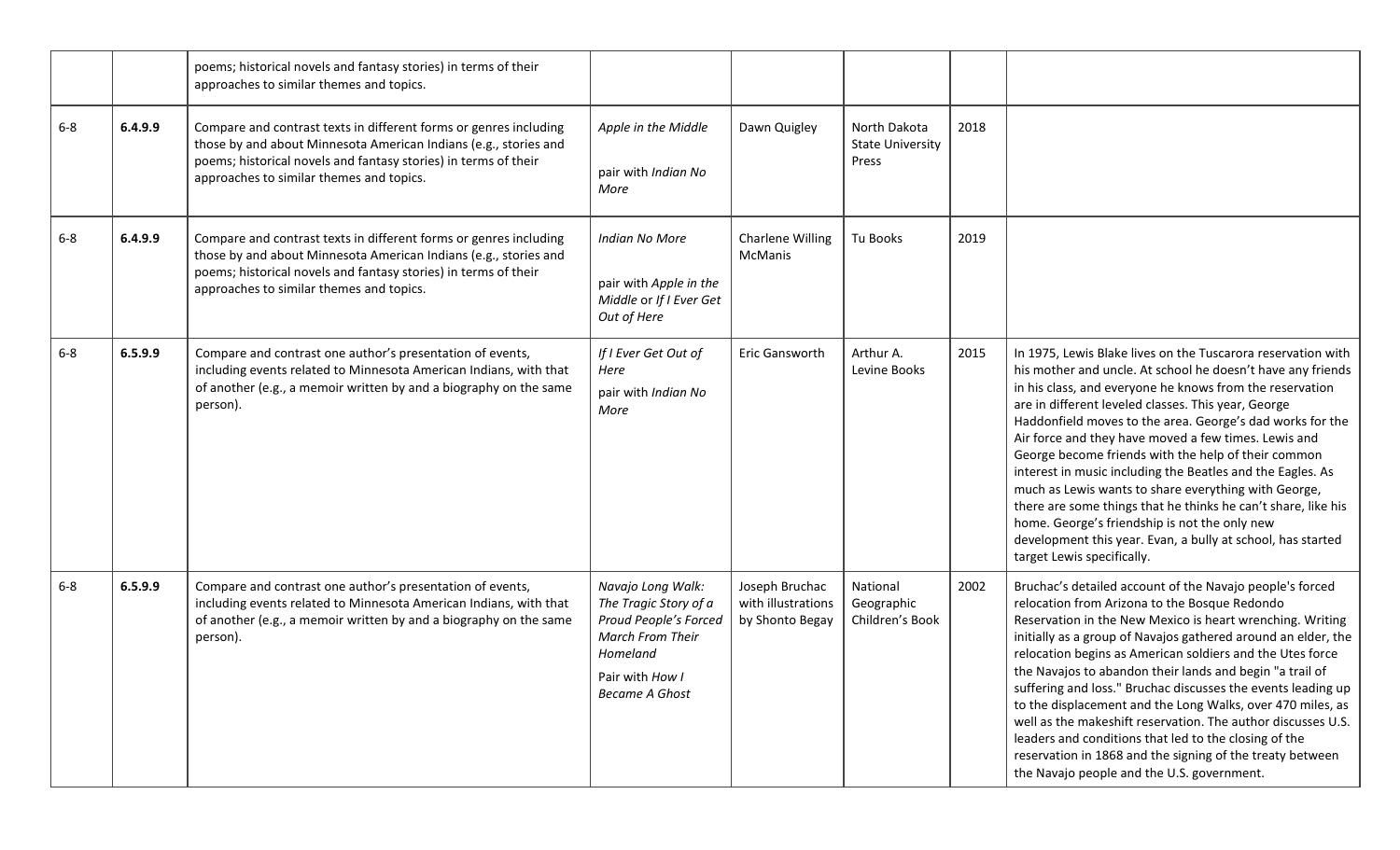|       |         |                                                                                                                                                                                                                                                                                                                                                                                                                                                                                                                                                                                                     |                                                          |                               |                     |      | Use this book with the Choctaw Trail of Tears account How<br>I became a ghost by Tim Tingle to compare and contrast<br>details and perspectives. |
|-------|---------|-----------------------------------------------------------------------------------------------------------------------------------------------------------------------------------------------------------------------------------------------------------------------------------------------------------------------------------------------------------------------------------------------------------------------------------------------------------------------------------------------------------------------------------------------------------------------------------------------------|----------------------------------------------------------|-------------------------------|---------------------|------|--------------------------------------------------------------------------------------------------------------------------------------------------|
| $6-8$ | 6.5.9.9 | Compare and contrast one author's presentation of events,<br>including events related to Minnesota American Indians, with that<br>of another (e.g., a memoir written by and a biography on the same<br>person).                                                                                                                                                                                                                                                                                                                                                                                     | How I Became a<br>Ghost<br>Pair with Navajo Long<br>Walk | Tim Tingle                    | Roadrunner<br>Press | 2015 |                                                                                                                                                  |
| 6-8   | 6.7.9.9 | Draw evidence from literary or informational texts to support<br>analysis, reflection, and research (e.g. "Compare and contrast texts<br>in different forms or genres including those by and about Minnesota<br>Indians [e.g., stories and poems; historical novels and fantasy<br>stories] in terms of their approaches to similar themes and topics").<br>(b) Apply grade 6 reading standards to literary nonfiction (e.g.,<br>"Trace and evaluate the argument and specific claims in a text,<br>distinguishing claims that are supported by reasons and evidence<br>from claims that are not"). | Native Women of<br>Courage                               | Kelly Fournel                 | 7th Generation      | 2007 |                                                                                                                                                  |
| $6-8$ | 6.7.9.9 | Draw evidence from literary or informational texts to support<br>analysis, reflection, and research (e.g. "Compare and contrast texts<br>in different forms or genres including those by and about Minnesota<br>Indians [e.g., stories and poems; historical novels and fantasy<br>stories] in terms of their approaches to similar themes and topics").<br>(b) Apply grade 6 reading standards to literary nonfiction (e.g.,<br>"Trace and evaluate the argument and specific claims in a text,<br>distinguishing claims that are supported by reasons and evidence<br>from claims that are not"). | Native Athletes In<br>Action                             | Vincent Schilling             | 7th Generation      | 2016 |                                                                                                                                                  |
| $6-8$ | 6.7.9.9 | Draw evidence from literary or informational texts to support<br>analysis, reflection, and research (e.g. "Compare and contrast texts<br>in different forms or genres including those by and about Minnesota<br>Indians [e.g., stories and poems; historical novels and fantasy<br>stories] in terms of their approaches to similar themes and topics").<br>(b) Apply grade 6 reading standards to literary nonfiction (e.g.,<br>"Trace and evaluate the argument and specific claims in a text,<br>distinguishing claims that are supported by reasons and evidence<br>from claims that are not"). | Native Defenders of<br>the Environment                   | Vincent Schilling             | 7th Generation      | 2011 |                                                                                                                                                  |
| 6-8   | 6.7.9.9 | Draw evidence from literary or informational texts to support<br>analysis, reflection, and research (e.g. "Compare and contrast texts<br>in different forms or genres including those by and about Minnesota<br>Indians [e.g., stories and poems; historical novels and fantasy<br>stories] in terms of their approaches to similar themes and topics").<br>(b) Apply grade 6 reading standards to literary nonfiction (e.g.,                                                                                                                                                                       | <b>Native Writers: Voices</b><br>of Power                | Kim Sigafus and<br>Lyle Ernst | 7th Generation      | 2012 |                                                                                                                                                  |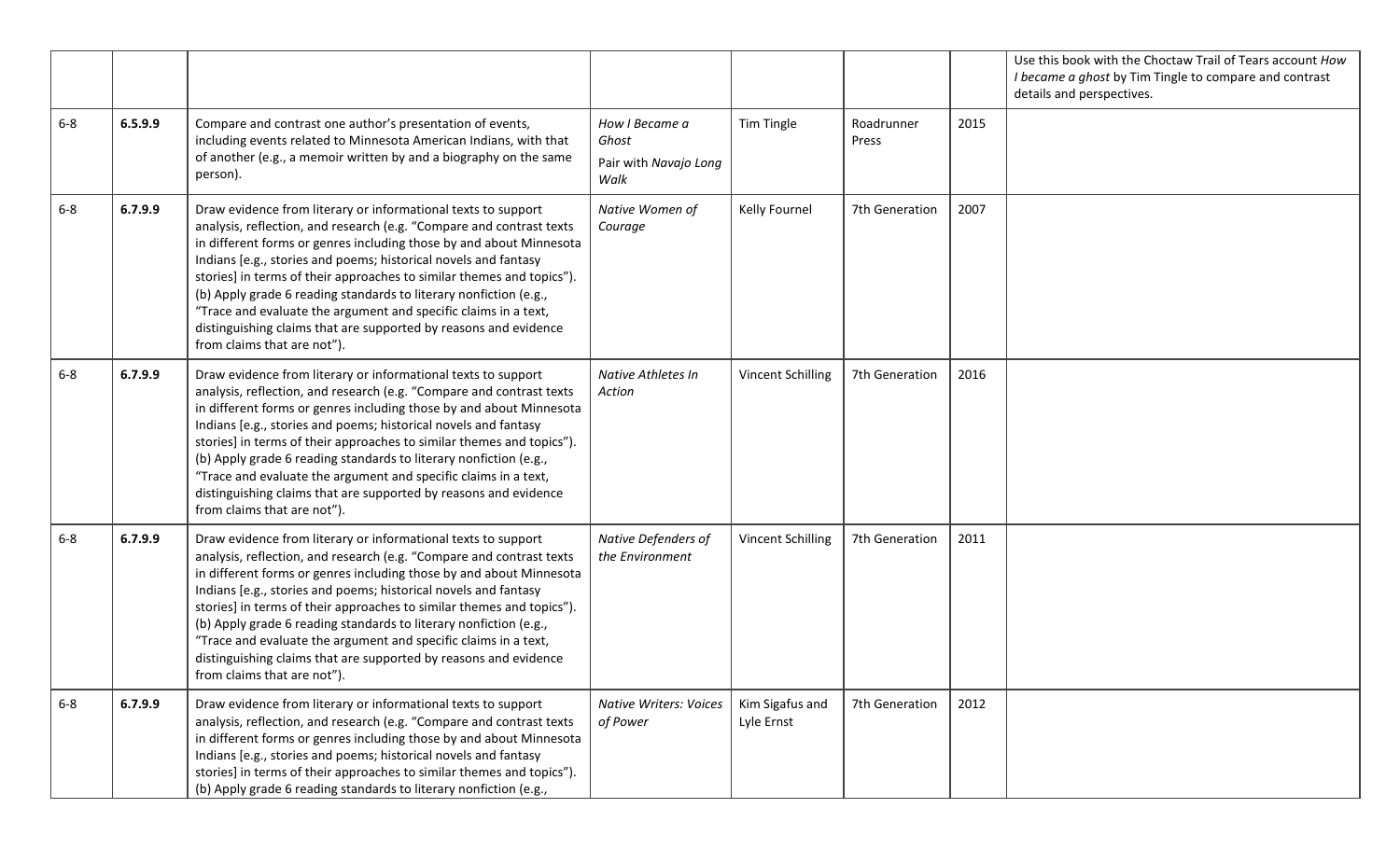|       |         | "Trace and evaluate the argument and specific claims in a text,<br>distinguishing claims that are supported by reasons and evidence<br>from claims that are not").                                                                                                                                                                                                                                                                                                                                                                     |                                                                             |                                                              |                                                  |      |                                                                                                                                                                 |
|-------|---------|----------------------------------------------------------------------------------------------------------------------------------------------------------------------------------------------------------------------------------------------------------------------------------------------------------------------------------------------------------------------------------------------------------------------------------------------------------------------------------------------------------------------------------------|-----------------------------------------------------------------------------|--------------------------------------------------------------|--------------------------------------------------|------|-----------------------------------------------------------------------------------------------------------------------------------------------------------------|
| $6-8$ | 6.9.7.7 | Understand, analyze, and use different types of print, digital, and<br>multimodal media: (a) Evaluate mass media with regard to quality<br>of production (e.g., film, television, radio, advertisements). (b)<br>Evaluate mass media with regard to accuracy of information, bias,<br>stereotype, purpose, message and target audience (e.g., film,<br>television, radio, video games, print and digital media,<br>advertisements). (c) Recognize ethical standards and safe practices<br>in social and personal media communications. | Keepers of the Game<br>[documentary]                                        | Judd Ehrlich<br>[Director/Produc<br>er]                      | Tribeca Digital<br>Studios                       | 2016 |                                                                                                                                                                 |
| $6-8$ | 7.4.6.6 | Analyze how an author develops and contrasts the points of view of<br>different characters or narrators in a text, including those from<br>diverse cultures.                                                                                                                                                                                                                                                                                                                                                                           | Apple in the Middle                                                         | Dawn Quigley                                                 | North Dakota<br><b>State University</b><br>Press | 2018 |                                                                                                                                                                 |
| $6-8$ | 7.4.9.9 | Compare and contrast a fictional portrayal, including those in<br>stories, poems, and historical novels of Minnesota American<br>Indians, of a time, place, or character and a historical account of the<br>same period as a means of understanding how authors of fiction use<br>or alter history.                                                                                                                                                                                                                                    | The Lone Ranger and<br>Tonto Fistfight in<br>Heaven                         | Sherman Alexie                                               | <b>Grove Press</b>                               | 2013 |                                                                                                                                                                 |
| $6-8$ | 7.4.9.9 | Compare and contrast a fictional portrayal, including those in<br>stories, poems, and historical novels of Minnesota American Indians,<br>of a time, place, or character and a historical account of the same<br>period as a means of understanding how authors of fiction use or<br>alter history.                                                                                                                                                                                                                                    | Dreaming In Indian:<br><b>Contemporary Native</b><br><b>American Voices</b> | edited by Lisa<br>Charleyboy and<br>Mary Beth<br>Leatherdale | <b>Annick Press</b>                              | 2016 | Educators can compare and contrast portrayals in Cell<br>Traffic by Heid E. Erdrich and Dance Boots: Stories by<br>Grover.                                      |
| $6-8$ | 7.4.9.9 | Compare and contrast a fictional portrayal, including those in<br>stories, poems, and historical novels of Minnesota American Indians,<br>of a time, place, or character and a historical account of the same<br>period as a means of understanding how authors of fiction use or<br>alter history.                                                                                                                                                                                                                                    | Cell Traffic                                                                | Heid E. Erdrich                                              | University of<br>Arizona Press                   | 2012 | Educators can compare Cell Traffic with any of Joy Harjo's<br>poetry, The Dance Boots: stories by Linda Grover, and<br>Follow the Blackbirds by Gwen Westerman. |
| $6-8$ | 7.4.9.9 | Compare and contrast a fictional portrayal, including those in<br>stories, poems, and historical novels of Minnesota American Indians,<br>of a time, place, or character and a historical account of the same                                                                                                                                                                                                                                                                                                                          | The Dance Boots:<br><b>Stories</b>                                          | Linda LeGarde<br>Grover                                      | University of<br>Georgia Press                   | 2012 | Educators can compare these stories to Cell Traffic by Heid<br>E. Erdrich, any of Joy Harjo's poetry, and Follow the<br>Blackbirds by Gwen Westerman.           |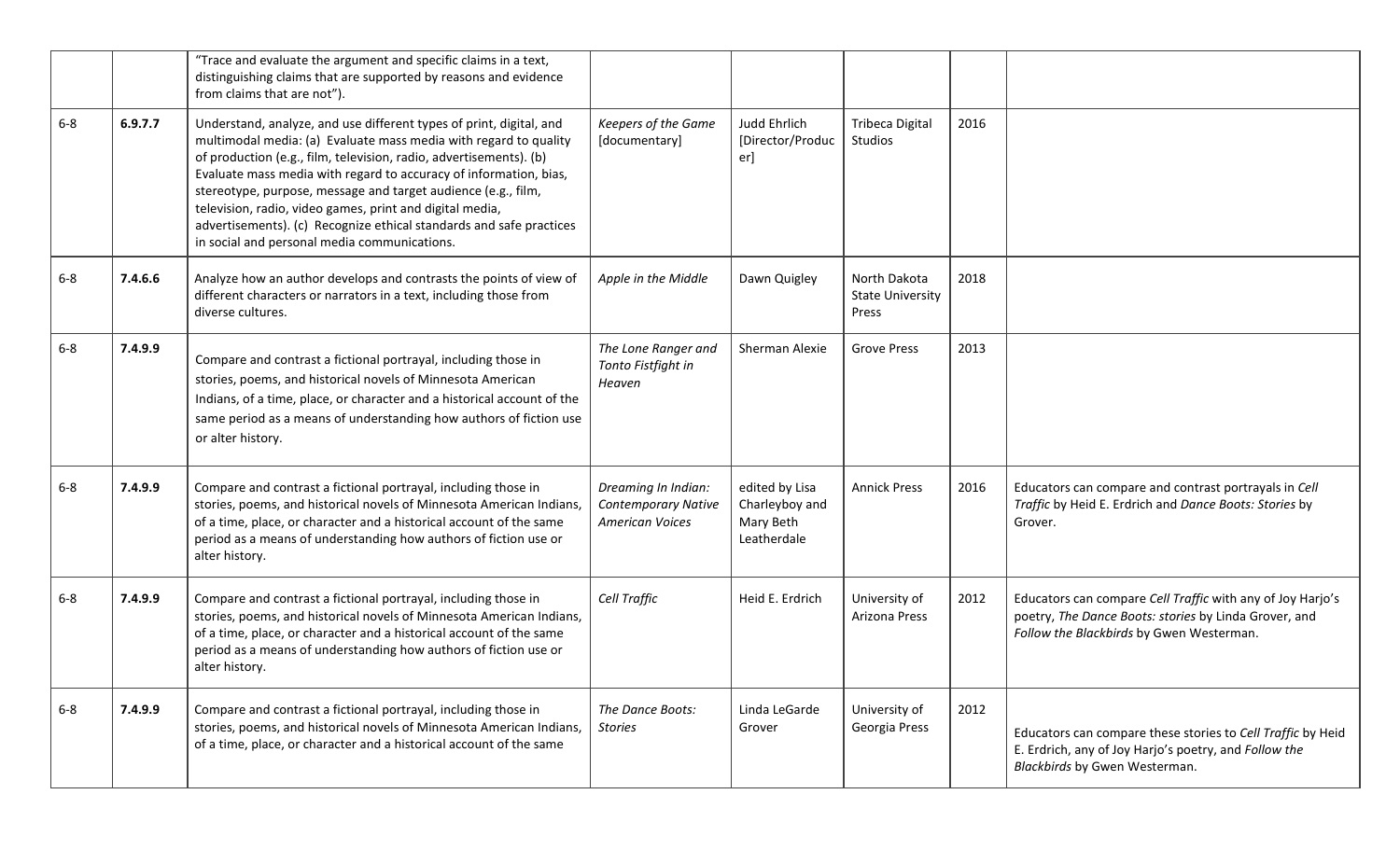|       |         | period as a means of understanding how authors of fiction use or<br>alter history.                                                                                                                                                                                                                                                                                                                                                                                                                                                                                                                                                    |                               |                                                                |                                           |      |                                                                                                                                                                                                                                                                                                                                                                                                                                                                   |
|-------|---------|---------------------------------------------------------------------------------------------------------------------------------------------------------------------------------------------------------------------------------------------------------------------------------------------------------------------------------------------------------------------------------------------------------------------------------------------------------------------------------------------------------------------------------------------------------------------------------------------------------------------------------------|-------------------------------|----------------------------------------------------------------|-------------------------------------------|------|-------------------------------------------------------------------------------------------------------------------------------------------------------------------------------------------------------------------------------------------------------------------------------------------------------------------------------------------------------------------------------------------------------------------------------------------------------------------|
| $6-8$ | 7.4.9.9 | Compare and contrast a fictional portrayal, including those in<br>stories, poems, and historical novels of Minnesota American Indians,<br>of a time, place, or character and a historical account of the same<br>period as a means of understanding how authors of fiction use or<br>alter history.                                                                                                                                                                                                                                                                                                                                   | <b>Follow the Blackbirds</b>  | Gwen Nell<br>Westerman                                         | Michigan State<br><b>University Press</b> | 2013 | Educators can compare Follow the Blackbirds with Cell<br>Traffic by Heid E. Erdrich and Dreaming in Indian by Lisa<br>Charleyboy and Mary Beth Leatherdale.                                                                                                                                                                                                                                                                                                       |
| $6-8$ | 7.5.9.9 | Analyze how two or more authors writing about the same topic<br>including topics about Minnesota American Indians; shape their<br>presentations of key information by emphasizing different evidence<br>or advancing different interpretations of facts.                                                                                                                                                                                                                                                                                                                                                                              | As Long as the Rivers<br>Flow | Larry Loyie with<br>illustrations by<br>Heather D.<br>Holmlund | Groundwood<br><b>Books</b>                | 2005 | As Long as the Rivers Flow is about Larry Loyie a ten year<br>old spending his last summer with his family before going<br>to government-sponsored boarding school. Larry is part of<br>the First Nation Cree tribe in Canada. Loyie describes not<br>only the memorable events of his last summer before<br>boarding school but notes daily routines of Cree life. This<br>account is accompanied by watercolor illustrations<br>depicting Loyie's descriptions. |
| $6-8$ | 7.5.9.9 | Analyze how two or more authors writing about the same topic<br>including topics about Minnesota American Indians; shape their<br>presentations of key information by emphasizing different evidence<br>or advancing different interpretations of facts.                                                                                                                                                                                                                                                                                                                                                                              | Sweetgrass Basket             | <b>Marlene Carvell</b>                                         | Dutton                                    | 2005 | Use Sweetgrass Basket to compare with The Displacement<br>of Native Peoples by Lynn Peppas. Peppas's book analyzes<br>primary sources and the history of residential schools is one<br>chapter of the book.                                                                                                                                                                                                                                                       |
| $6-8$ | 7.5.9.9 | Analyze how two or more authors writing about the same topic<br>including topics about Minnesota American Indians; shape their<br>presentations of key information by emphasizing different evidence<br>or advancing different interpretations of facts.                                                                                                                                                                                                                                                                                                                                                                              | My Name Is Not Easy           | Debby Dahl<br>Edwardson                                        | Skyscape                                  | 2013 | Teachers can use this book with others about boarding<br>school experiences like Marlene Carvell's Sweetgrass<br>Basket.                                                                                                                                                                                                                                                                                                                                          |
| $6-8$ | 7.7.9.9 | Draw evidence from literary or informational texts to support<br>analysis, reflection, and research: (a) Apply grade 7 Reading<br>standards to literature (e.g., "Compare and contrast a fictional<br>portrayal, including those in stories, poems, and historical novels of<br>Minnesota American Indians, of a time, place, or character and a<br>historical account of the same period as a means of understanding<br>how authors of fiction use or alter history"). (b) Apply grade 7<br>Reading standards to literary nonfiction (e.g., "Trace and evaluate<br>the argument and specific claims in a text, assessing whether the | Native Women of<br>Courage    | Kelly Fournel                                                  | 7th Generation                            | 2007 |                                                                                                                                                                                                                                                                                                                                                                                                                                                                   |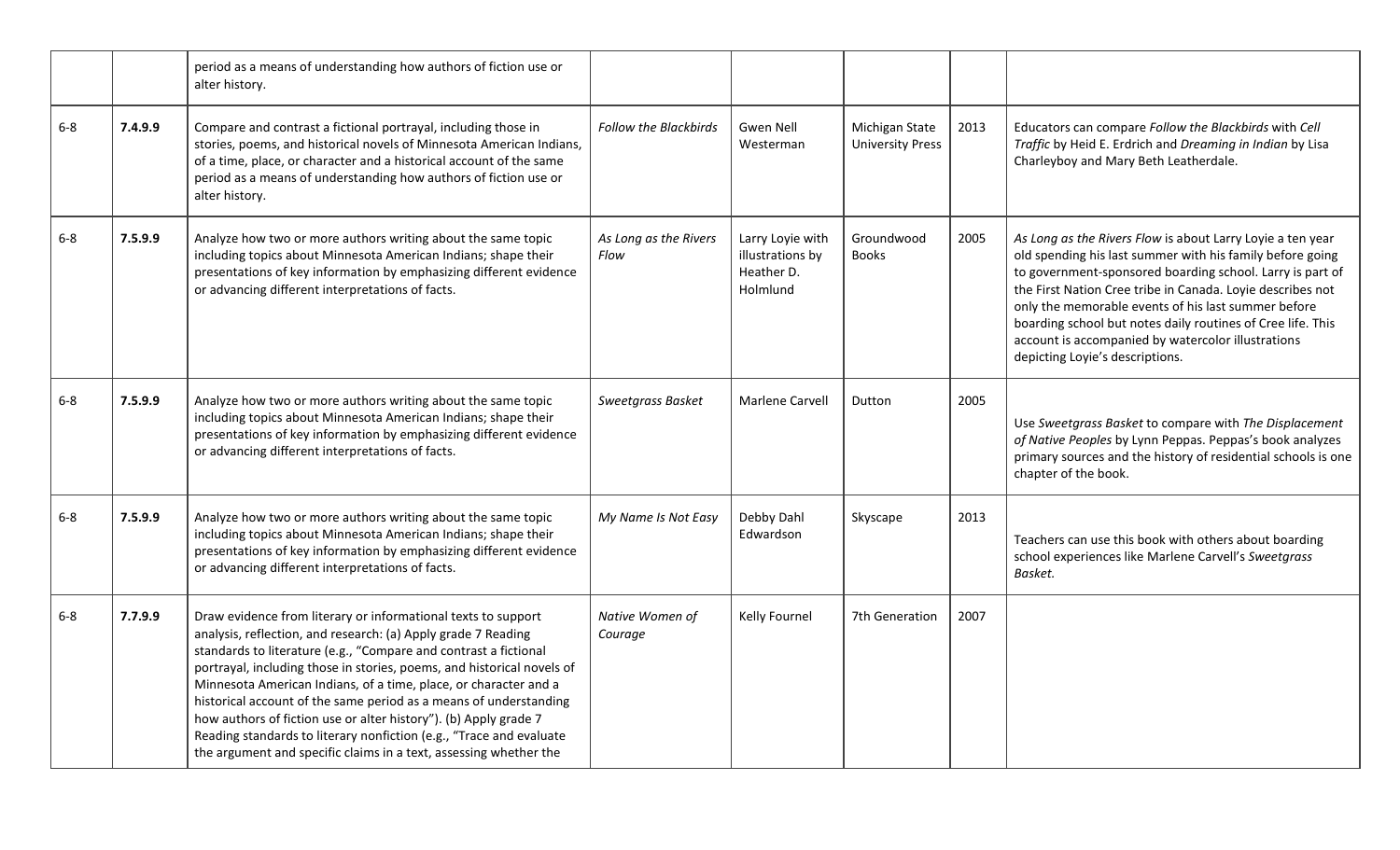|         |         | reasoning is sound and the evidence is relevant and sufficient to<br>support the claims").                                                                                                                                                                                                                                                                                                                                                                                                                                                                                                                                                                                                                                          |                                           |                               |                |      |  |
|---------|---------|-------------------------------------------------------------------------------------------------------------------------------------------------------------------------------------------------------------------------------------------------------------------------------------------------------------------------------------------------------------------------------------------------------------------------------------------------------------------------------------------------------------------------------------------------------------------------------------------------------------------------------------------------------------------------------------------------------------------------------------|-------------------------------------------|-------------------------------|----------------|------|--|
| $6-8$   | 7.7.9.9 | Draw evidence from literary or informational texts to support<br>analysis, reflection, and research: (a) Apply grade 7 Reading<br>standards to literature (e.g., "Compare and contrast a fictional<br>portrayal, including those in stories, poems, and historical novels of<br>Minnesota American Indians, of a time, place, or character and a<br>historical account of the same period as a means of understanding<br>how authors of fiction use or alter history"). (b) Apply grade 7<br>Reading standards to literary nonfiction (e.g., "Trace and evaluate<br>the argument and specific claims in a text, assessing whether the<br>reasoning is sound and the evidence is relevant and sufficient to<br>support the claims"). | Native Athletes In<br>Action              | Vincent Schilling             | 7th Generation | 2016 |  |
| $6 - 8$ | 7.7.9.9 | Draw evidence from literary or informational texts to support<br>analysis, reflection, and research: (a) Apply grade 7 Reading<br>standards to literature (e.g., "Compare and contrast a fictional<br>portrayal, including those in stories, poems, and historical novels of<br>Minnesota American Indians, of a time, place, or character and a<br>historical account of the same period as a means of understanding<br>how authors of fiction use or alter history"). (b) Apply grade 7<br>Reading standards to literary nonfiction (e.g., "Trace and evaluate<br>the argument and specific claims in a text, assessing whether the<br>reasoning is sound and the evidence is relevant and sufficient to<br>support the claims"). | Native Defenders of<br>the Environment    | Vincent Schilling             | 7th Generation | 2011 |  |
| $6-8$   | 7.7.9.9 | Draw evidence from literary or informational texts to support<br>analysis, reflection, and research: (a) Apply grade 7 Reading<br>standards to literature (e.g., "Compare and contrast a fictional<br>portrayal, including those in stories, poems, and historical novels of<br>Minnesota American Indians, of a time, place, or character and a<br>historical account of the same period as a means of understanding<br>how authors of fiction use or alter history"). (b) Apply grade 7<br>Reading standards to literary nonfiction (e.g., "Trace and evaluate<br>the argument and specific claims in a text, assessing whether the<br>reasoning is sound and the evidence is relevant and sufficient to<br>support the claims"). | <b>Native Writers: Voices</b><br>of Power | Kim Sigafus and<br>Lyle Ernst | 7th Generation | 2012 |  |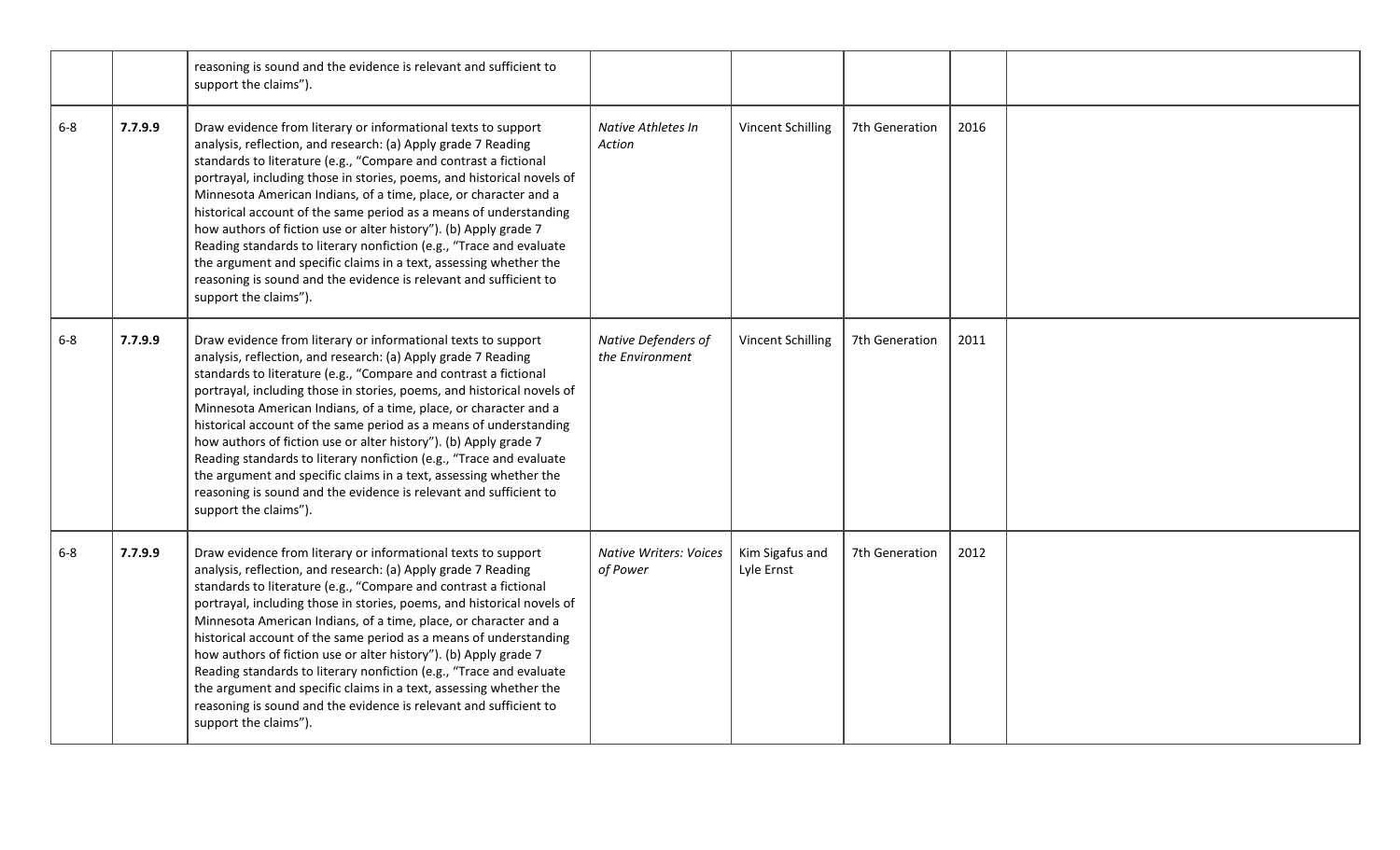| $6-8$   | 7.9.7.7 | Understand, analyze, and use different types of print, digital, and<br>multimodal media: (a) Evaluate mass media with regard to quality<br>of production, accuracy of information, bias, stereotype, purpose,<br>message and target audience (e.g., film, television, radio, video<br>games, and advertisements). (b) Analyze the messages and points of<br>view employed in different media (e.g., advertising, news programs,<br>websites, video games, blogs, documentaries). (c) Recognize ethical<br>standards and safe practices in social and personal media<br>communications. | Dakota 38<br>[documentary]                                          | Silas Hagerty<br>[director] | Smooth<br>Feather<br>Productions                 | 2012 |                                                                                                                                                                                                                                                                                                                                                                                                                                                                                                                                                                                                                                                                              |
|---------|---------|----------------------------------------------------------------------------------------------------------------------------------------------------------------------------------------------------------------------------------------------------------------------------------------------------------------------------------------------------------------------------------------------------------------------------------------------------------------------------------------------------------------------------------------------------------------------------------------|---------------------------------------------------------------------|-----------------------------|--------------------------------------------------|------|------------------------------------------------------------------------------------------------------------------------------------------------------------------------------------------------------------------------------------------------------------------------------------------------------------------------------------------------------------------------------------------------------------------------------------------------------------------------------------------------------------------------------------------------------------------------------------------------------------------------------------------------------------------------------|
| $6-8$   | 8.4.2.2 | Determine a theme or central idea of a text, including those by and<br>about Minnesota American Indians, and analyze its development<br>over the course of the text, including its relationship to the<br>characters, setting, and plot; provide an objective summary of the<br>text.                                                                                                                                                                                                                                                                                                  | Apple in the Middle                                                 | Dawn Quigley                | North Dakota<br><b>State University</b><br>Press | 2018 |                                                                                                                                                                                                                                                                                                                                                                                                                                                                                                                                                                                                                                                                              |
| $6-8$   | 8.4.9.9 | Analyze how a modern work of fiction draws on themes, patterns of<br>events, or character types from myths, traditional stories, including<br>stories, poems, and historical novels of Minnesota American Indians,<br>or religious works such as the Bible, including describing how the<br>material is rendered new.                                                                                                                                                                                                                                                                  | Trickster: Native<br>American Tales: A<br><b>Graphic Collection</b> | Matt Dembicki               | Fulcrum<br>Publishing                            | 2010 | In Trickster more than twenty Native American tales are<br>cleverly adapted into comic form. Each story is written by a<br>different Native American storyteller who worked closely<br>with a selected illustrator. Ranging from serious and<br>dramatic to funny and sometimes downright fiendish, these<br>tales bring tricksters back into popular culture in a vivid<br>form. Trickster provides entertainment for readers of all<br>ages and backgrounds.<br>Educators can use this graphic collection to compare<br>Trickster Tales with other traditional tales. Educators can<br>also compare Trickster with Me Funny by Taylor to discuss<br>Native American humor. |
| $6 - 8$ | 8.4.9.9 | Analyze how a modern work of fiction draws on themes, patterns of<br>events, or character types from myths, traditional stories, including<br>stories, poems, and historical novels of Minnesota American Indians,<br>or religious works such as the Bible, including describing how the<br>material is rendered new.                                                                                                                                                                                                                                                                  | The Absolutely True<br>Diary of a Part-time<br>Indian               | Sherman Alexie              | Little, Brown<br>Books for<br>Young Readers      | 2009 | This poignant and at times funny young adult book<br>discusses themes of poverty, alcoholism, adjusting to<br>school outside of the reservation, family, and hope using<br>comic illustrations and stories. Arnold Spirit, Jr. or Junior<br>begins school on the Spokane Reservation, and with the<br>advice of his instructor, switches to an all-white school off<br>the reservation. Sherman Alexie's hard-hitting realism is<br>matched with real insight in a coming of age story that<br>allows for empathy and hope. Excellent for 7th and 8th<br>Grade young adults.                                                                                                 |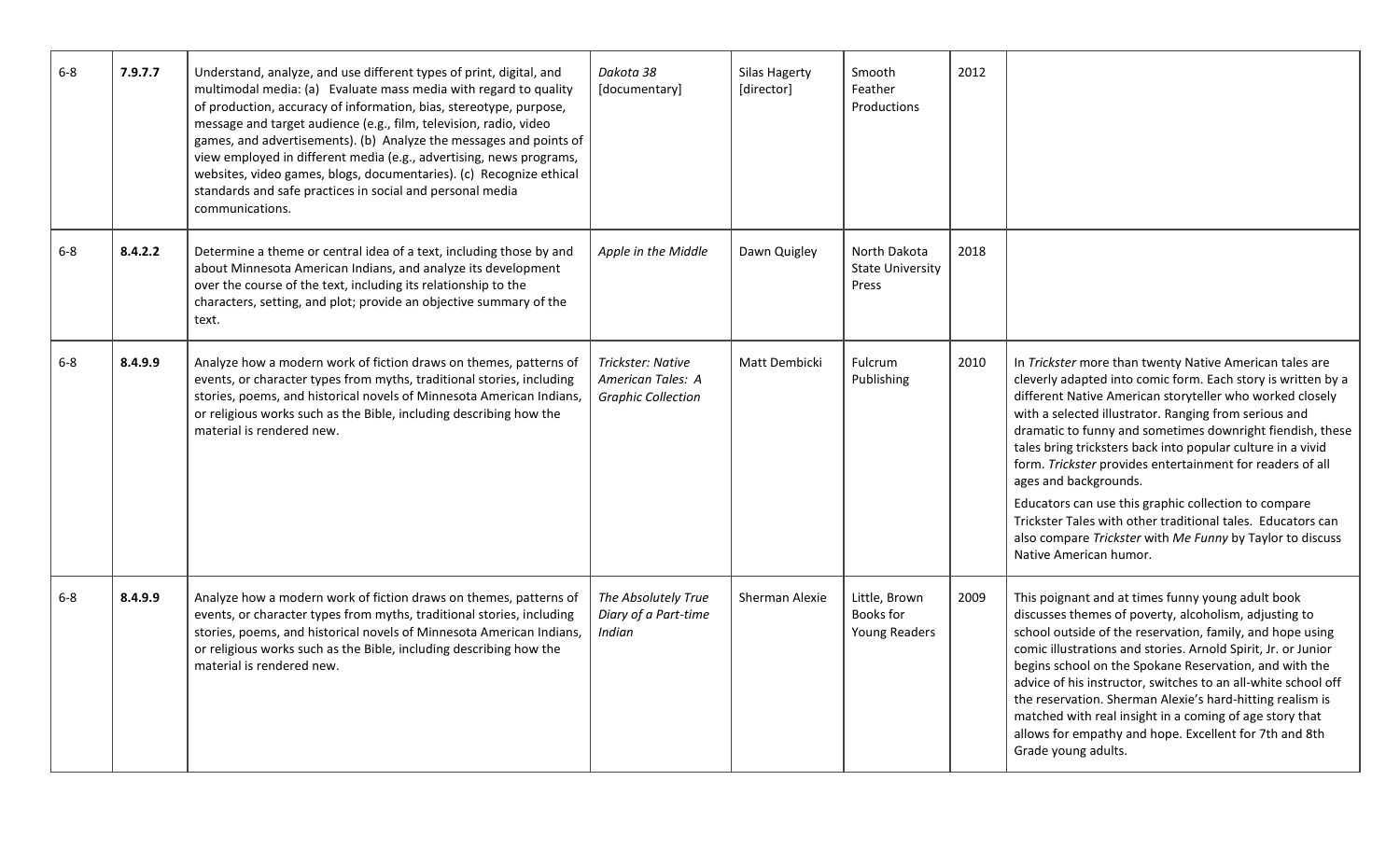| $6 - 8$ | 8.4.9.9 | Analyze how a modern work of fiction draws on themes, patterns of<br>events, or character types from myths, traditional stories, including<br>stories, poems, and historical novels of Minnesota American Indians,<br>or religious works such as the Bible, including describing how the<br>material is rendered new. | Killer of Enemies                                                                                   | Joseph Bruchac                                          | Tu Books                                  | 2013 |                                                                                                                                                                                                                                                                                                                                                                                                                                                                                                                                                                                                                                                                                                                                                                                                                                                                                                               |
|---------|---------|-----------------------------------------------------------------------------------------------------------------------------------------------------------------------------------------------------------------------------------------------------------------------------------------------------------------------|-----------------------------------------------------------------------------------------------------|---------------------------------------------------------|-------------------------------------------|------|---------------------------------------------------------------------------------------------------------------------------------------------------------------------------------------------------------------------------------------------------------------------------------------------------------------------------------------------------------------------------------------------------------------------------------------------------------------------------------------------------------------------------------------------------------------------------------------------------------------------------------------------------------------------------------------------------------------------------------------------------------------------------------------------------------------------------------------------------------------------------------------------------------------|
| $6-8$   | 8.4.9.9 | Analyze how a modern work of fiction draws on themes, patterns of<br>events, or character types from myths, traditional stories, including<br>stories, poems, and historical novels of Minnesota American Indians,<br>or religious works such as the Bible, including describing how the<br>material is rendered new. | Trail of the Dead                                                                                   | Joseph Bruchac                                          | Tu Books                                  | 2015 | In book two of the Killer of Enemies series, Lozen and her<br>family are looking for a place of refuge from the Ones after<br>her kidnapped family escaped. Lozen fights sickness to lead<br>her band of refugees to freedom. Alongside family, new<br>friends, and Hussein, whose life she saved, Lozen forges a<br>path through a barren land where new monsters lurk and<br>secrets are revealed.<br>Use this book with the Killer of Enemies, along with other<br>books about breaking gender barriers, conflict resolution,<br>coping with death, cultural diversity, Dystopia, nature,<br>family, Science Fiction/Fantasy, friendship, Native American<br>interest, overcoming obstacles, and persistence/grit.                                                                                                                                                                                         |
| $6-8$   | 8.5.9.9 | Analyze a case in which two or more texts, including one text by or<br>about Minnesota American Indians or other diverse cultures,<br>provide conflicting information on the same topic and identify<br>where the texts disagree on matters of fact or interpretation.                                                | Navajo Long Walk:<br>The Tragic Story of a<br>Proud People's Forced<br>March From Their<br>Homeland | Joseph Bruchac<br>with illustrations<br>by Shonto Begay | National<br>Geographic<br>Children's Book | 2002 | Bruchac's detailed account of the Navajo people's forced<br>relocation from Arizona to the Bosque Redondo<br>Reservation in the New Mexico is heart wrenching. Writing<br>initially as a group of Navajos gathered around an elder, the<br>relocation begins as American soldiers and the Utes force<br>the Navajos to abandon their lands and begin "a trail of<br>suffering and loss." Bruchac discusses the events leading up<br>to the displacement and the Long Walks, over 470 miles, as<br>well as the makeshift reservation. The author discusses U.S.<br>leaders and conditions that led to the closing of the<br>reservation in 1868 and the signing of the treaty between<br>the Navajo people and the U.S. government.<br>Use this book with the Choctaw Trail of Tears account How<br>I became a ghost by Tim Tingle to compare and contrast<br>details and perspectives. For 7th and 8th Grade. |
| $6-8$   | 8.5.9.9 | Analyze a case in which two or more texts, including one text by or<br>about Minnesota American Indians or other diverse cultures,<br>provide conflicting information on the same topic and identify<br>where the texts disagree on matters of fact or interpretation.                                                | How I Became a<br>Ghost                                                                             | Tim Tingle                                              | Roadrunner<br>Press                       | 2015 | Educators can compare and contrast Tingle's novel of the<br>Choctaw Trail of Tears account with Bruchac's Navajo Long<br>Walk.                                                                                                                                                                                                                                                                                                                                                                                                                                                                                                                                                                                                                                                                                                                                                                                |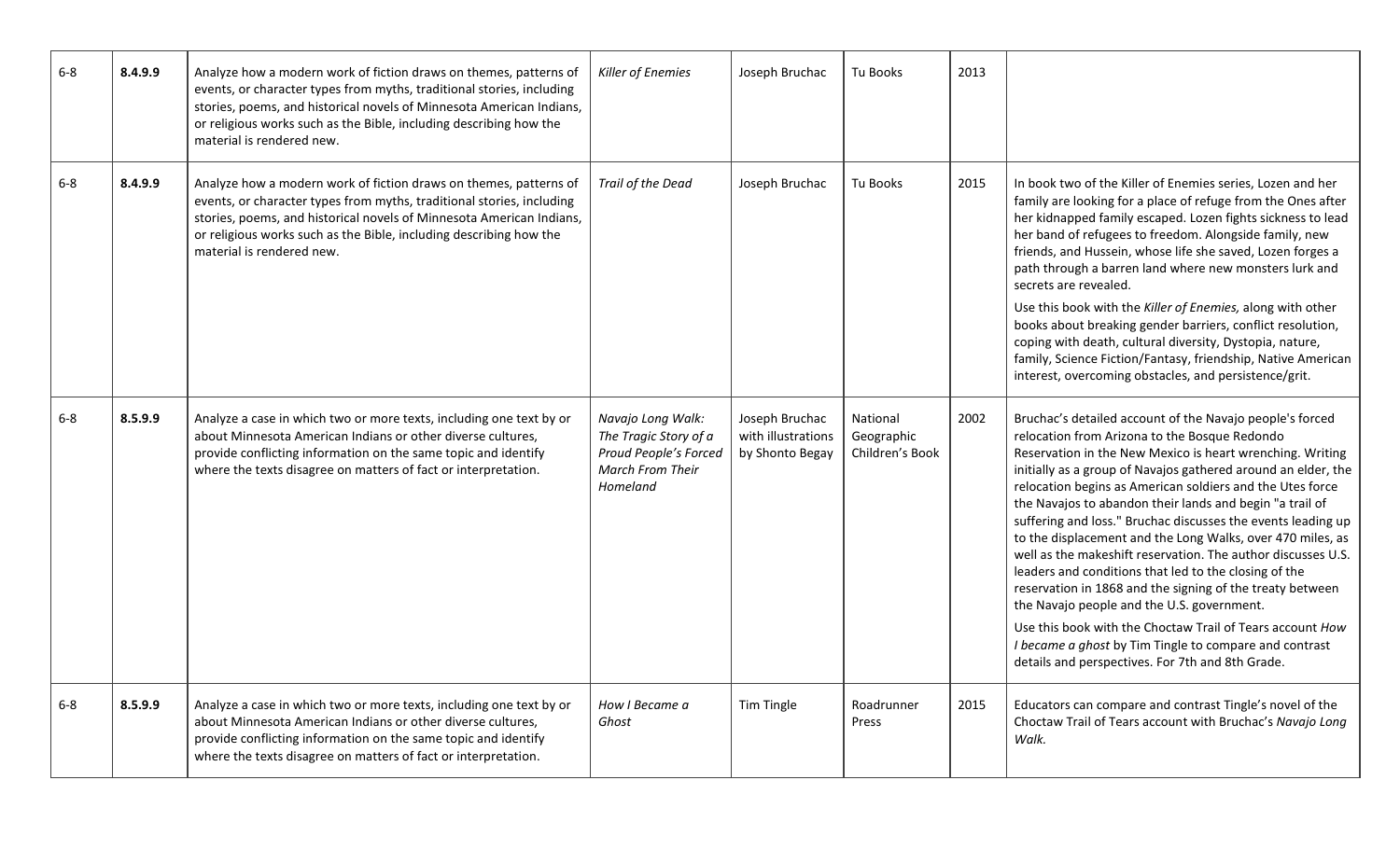| $6-8$ | 8.5.9.9 | Analyze a case in which two or more texts, including one text by or<br>about Minnesota American Indians or other diverse cultures,<br>provide conflicting information on the same topic and identify<br>where the texts disagree on matters of fact or interpretation.                                                                                                                                                                                                                                                                                                                                                                                                                                                                                                                | Lincoln and the<br>Indians: Civil War<br><b>Policy and Politics</b>     | David A. Nichols                            | University of<br>Missouri Press                 | 1978 | Educators can compare and analyze this text with Mni Sota<br>Makoce: The land of the Dakota by Gwen Westerman.                                                                                                                                                                                                                                                                                                                                                                                                                                                                                                                                                                                                        |
|-------|---------|---------------------------------------------------------------------------------------------------------------------------------------------------------------------------------------------------------------------------------------------------------------------------------------------------------------------------------------------------------------------------------------------------------------------------------------------------------------------------------------------------------------------------------------------------------------------------------------------------------------------------------------------------------------------------------------------------------------------------------------------------------------------------------------|-------------------------------------------------------------------------|---------------------------------------------|-------------------------------------------------|------|-----------------------------------------------------------------------------------------------------------------------------------------------------------------------------------------------------------------------------------------------------------------------------------------------------------------------------------------------------------------------------------------------------------------------------------------------------------------------------------------------------------------------------------------------------------------------------------------------------------------------------------------------------------------------------------------------------------------------|
| $6-8$ | 8.5.9.9 | Analyze a case in which two or more texts, including one text by or<br>about Minnesota American Indians or other diverse cultures,<br>provide conflicting information on the same topic and identify<br>where the texts disagree on matters of fact or interpretation.                                                                                                                                                                                                                                                                                                                                                                                                                                                                                                                | Mni Sota Makoce:<br>The Land of the<br>Dakota                           | Gwen<br>Westerman and<br><b>Bruce White</b> | Minnesota<br>Historical<br><b>Society Press</b> | 2012 | Educators can discuss themes in Mni Sota Makoce as well<br>as in Lincoln and the Indians by Nichols.                                                                                                                                                                                                                                                                                                                                                                                                                                                                                                                                                                                                                  |
| $6-8$ | 8.7.9.9 | Draw evidence from literary or informational texts to support<br>analysis, reflection, and research: (a) Apply grade 8 Reading<br>standards to literature (e.g., "Analyze how a modern work of fiction<br>draws on themes, patterns of events, or character types from myths,<br>traditional stories, including stories, poems, and historical novels of<br>Minnesota American Indians, or religious works such as the Bible,<br>including describing how the material is rendered new"). (b) Apply<br>grade 8 Reading standards to literary nonfiction (e.g., "Delineate and<br>evaluate the argument and specific claims in a text, assessing<br>whether the reasoning is sound and the evidence is relevant and<br>sufficient; recognize when irrelevant evidence is introduced"). | <b>Moccasin Thunder:</b><br>American Indian<br><b>Stories for Today</b> | edited by Lori<br>Marie Carlson             | HarperCollins                                   | 2005 | These ten stories showcase contemporary Native American<br>life through ten Native American and Canadian authors.<br>Native American literature combines humor, hard hitting<br>realism, and the uniqueness of each tribal nation and the<br>individuals within it. Scenes from these stories include a<br>supermarket checkout line, a rowboat on a freezing lake, a<br>drunken dance in the gym, etc. The Native American stories<br>have not been left in the past; they are just beginning.<br>Since each of these contemporary Native American stories<br>is so different from each other, students can reflect in a<br>journal about each story or research Native American<br>settings and themes in the book. |
| $6-8$ | 8.7.9.9 | Draw evidence from literary or informational texts to support<br>analysis, reflection, and research: (a) Apply grade 8 Reading<br>standards to literature (e.g., "Analyze how a modern work of fiction<br>draws on themes, patterns of events, or character types from myths,<br>traditional stories, including stories, poems, and historical novels of<br>Minnesota American Indians, or religious works such as the Bible,<br>including describing how the material is rendered new"). (b) Apply<br>grade 8 Reading standards to literary nonfiction (e.g., "Delineate and<br>evaluate the argument and specific claims in a text, assessing<br>whether the reasoning is sound and the evidence is relevant and<br>sufficient; recognize when irrelevant evidence is introduced"). | <b>Sacred Wilderness</b>                                                | Susan Power                                 | Michigan State<br><b>University Press</b>       | 2014 |                                                                                                                                                                                                                                                                                                                                                                                                                                                                                                                                                                                                                                                                                                                       |
| $6-8$ | 8.7.9.9 | Draw evidence from literary or informational texts to support<br>analysis, reflection, and research: (a) Apply grade 8 Reading<br>standards to literature (e.g., "Analyze how a modern work of fiction<br>draws on themes, patterns of events, or character types from myths,<br>traditional stories, including stories, poems, and historical novels of                                                                                                                                                                                                                                                                                                                                                                                                                              | The House of Purple<br>Cedar                                            | Tim Tingle                                  | Cinco Puntos<br>Press                           | 2014 |                                                                                                                                                                                                                                                                                                                                                                                                                                                                                                                                                                                                                                                                                                                       |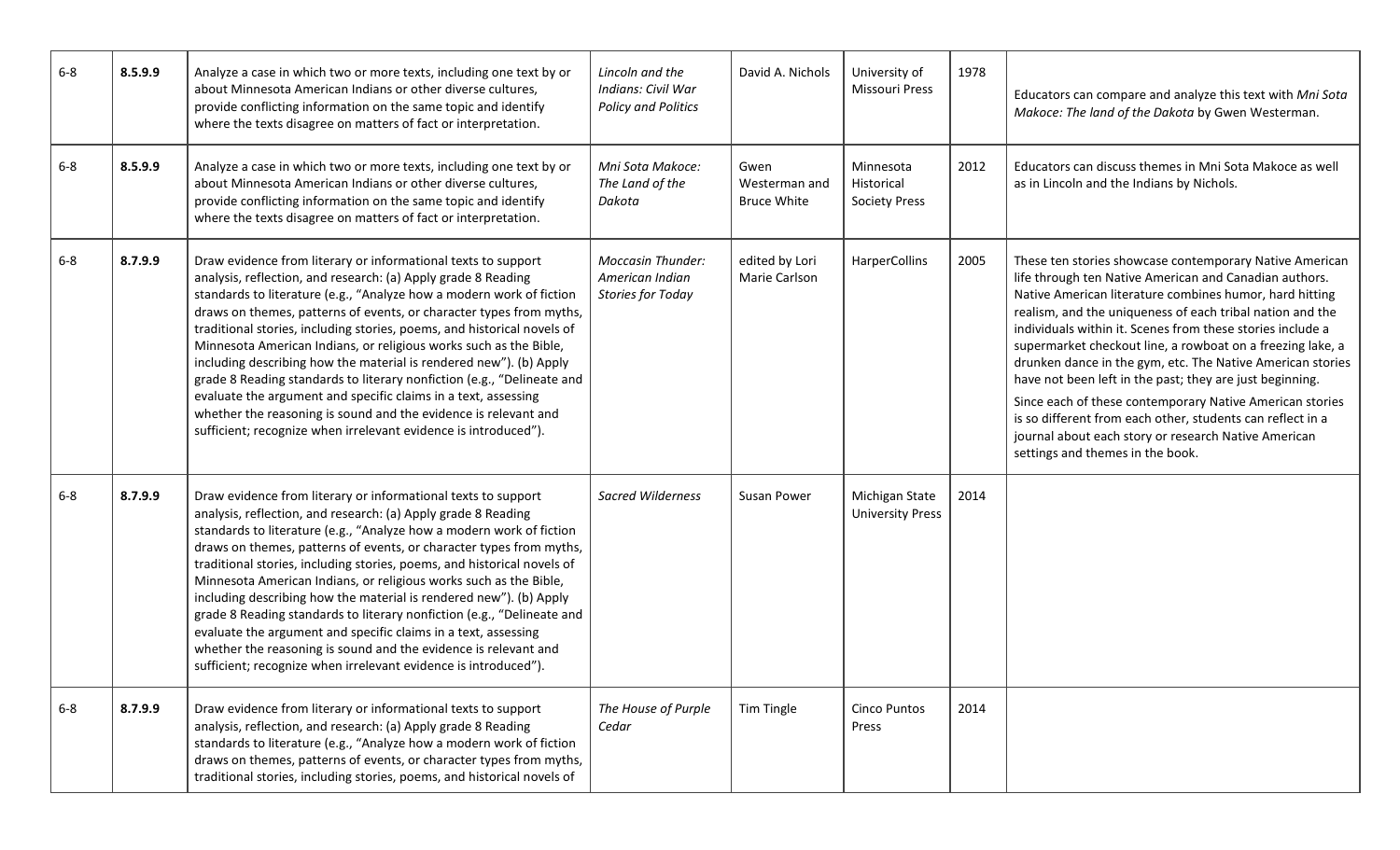|          |         | Minnesota American Indians, or religious works such as the Bible,<br>including describing how the material is rendered new"). (b) Apply<br>grade 8 Reading standards to literary nonfiction (e.g., "Delineate and<br>evaluate the argument and specific claims in a text, assessing<br>whether the reasoning is sound and the evidence is relevant and<br>sufficient; recognize when irrelevant evidence is introduced").                                                                                                                                                                                                              |                                                                                                              |                                                                               |                     |      |                                                                                                                                                                                                                                                                                                                                         |
|----------|---------|----------------------------------------------------------------------------------------------------------------------------------------------------------------------------------------------------------------------------------------------------------------------------------------------------------------------------------------------------------------------------------------------------------------------------------------------------------------------------------------------------------------------------------------------------------------------------------------------------------------------------------------|--------------------------------------------------------------------------------------------------------------|-------------------------------------------------------------------------------|---------------------|------|-----------------------------------------------------------------------------------------------------------------------------------------------------------------------------------------------------------------------------------------------------------------------------------------------------------------------------------------|
| $6-8$    | 8.9.7.7 | Understand, analyze, and use different types of print, digital, and<br>multimodal media: (a) Evaluate mass media with regard to quality<br>of production, accuracy of information, bias, stereotype, purpose,<br>message and target audience (e.g., film, television, radio, video<br>games, advertisements). (b) Critically analyze the messages and<br>points of view employed in different media (e.g., advertising, news<br>programs, websites, video games, blogs, documentaries). (c)<br>Analyze design elements of various kinds of media productions to<br>observe that media messages are constructed for a specific purpose. | Our Sisters In Spirit:<br>MMIWG<br>Documentary<br>[Documentary]                                              | Nick Printup<br>[Writer,<br>Director,<br>Producer]                            | Nick Printup        | 2018 | YouTube: Our Sister in Spirit                                                                                                                                                                                                                                                                                                           |
| $9 - 12$ | 9.4.9.9 | Analyze how an author draws on and transforms source material in a<br>specific work (e.g., how Shakespeare treats a theme or topic from<br>Ovid or the Bible or how a later author draws on a play by<br>Shakespeare or how a Minnesota American Indian author uses oral<br>tradition to create works of literature).                                                                                                                                                                                                                                                                                                                  | In the Footsteps of<br>Crazy Horse                                                                           | Joseph Marshall<br>III and James<br>Mark<br>Yellowhawk                        | Harry N.<br>Abrams  | 2015 | Jimmy McClean learns a great deal about his heritage as a<br>Lakota from his grandfather. His grandfather, Nyles High<br>Eagle, tells Jimmy about Crazy Horse, or Tasunk Witko and<br>his life from c. 1840-1877. During this exchange with his<br>grandfather, Jimmy learns more about his heritage, history<br>and as result himself. |
| $9 - 12$ | 9.4.9.9 | Analyze how an author draws on and transforms source material in a<br>specific work (e.g., how Shakespeare treats a theme or topic from<br>Ovid or the Bible or how a later author draws on a play by<br>Shakespeare or how a Minnesota American Indian author uses oral<br>tradition to create works of literature).                                                                                                                                                                                                                                                                                                                  | Walking on Earth &<br>Touching the Sky:<br>Poetry and Prose by<br>Lakota Youth at Red<br>Cloud Indian School | edited by<br>Timothy P.<br>McLaughlin with<br>illustrations by<br>S.D. Nelson | Harry N.<br>Abrams  | 2012 | This is a compilation of poetry from students from fifth to<br>eighth grade from Red Cloud Indian School on the Pine<br>Ridge Indian Reservation. The poetry was compiled by<br>McLaughlin, a teacher at the school and S.D. Nelson<br>created artwork to accompany the poetry.                                                         |
| $9 - 12$ | 9.5.9.9 | Analyze seminal U.S. documents of historical and literary<br>significance (e.g., Washington's Farewell Address, the Gettysburg<br>Address, Roosevelt's Four Freedoms speech, King's "Letter from<br>Birmingham Jail," and other documents such as those written by<br>Sojourner Truth, Chief Seattle, and Elizabeth Cady Stanton),<br>including how they address related themes and concepts.                                                                                                                                                                                                                                          | Indigenous People's<br>History of the United<br><b>States for Young</b><br>People                            | Roxanne<br>Dunbar-Ortiz;<br>adapted by Jean<br>Mendoza and<br>Debbie Reese    | <b>Beacon Press</b> | 2019 |                                                                                                                                                                                                                                                                                                                                         |
| $9 - 12$ | 9.5.9.9 | Analyze seminal U.S. documents of historical and literary<br>significance (e.g., Washington's Farewell Address, the Gettysburg<br>Address, Roosevelt's Four Freedoms speech, King's "Letter from                                                                                                                                                                                                                                                                                                                                                                                                                                       | "Chief Si'ahl"<br>[webpage]                                                                                  | Duwamish Tribe                                                                | Duwamish<br>Tribe   | 2018 | Webpage: Chief Si'ahl                                                                                                                                                                                                                                                                                                                   |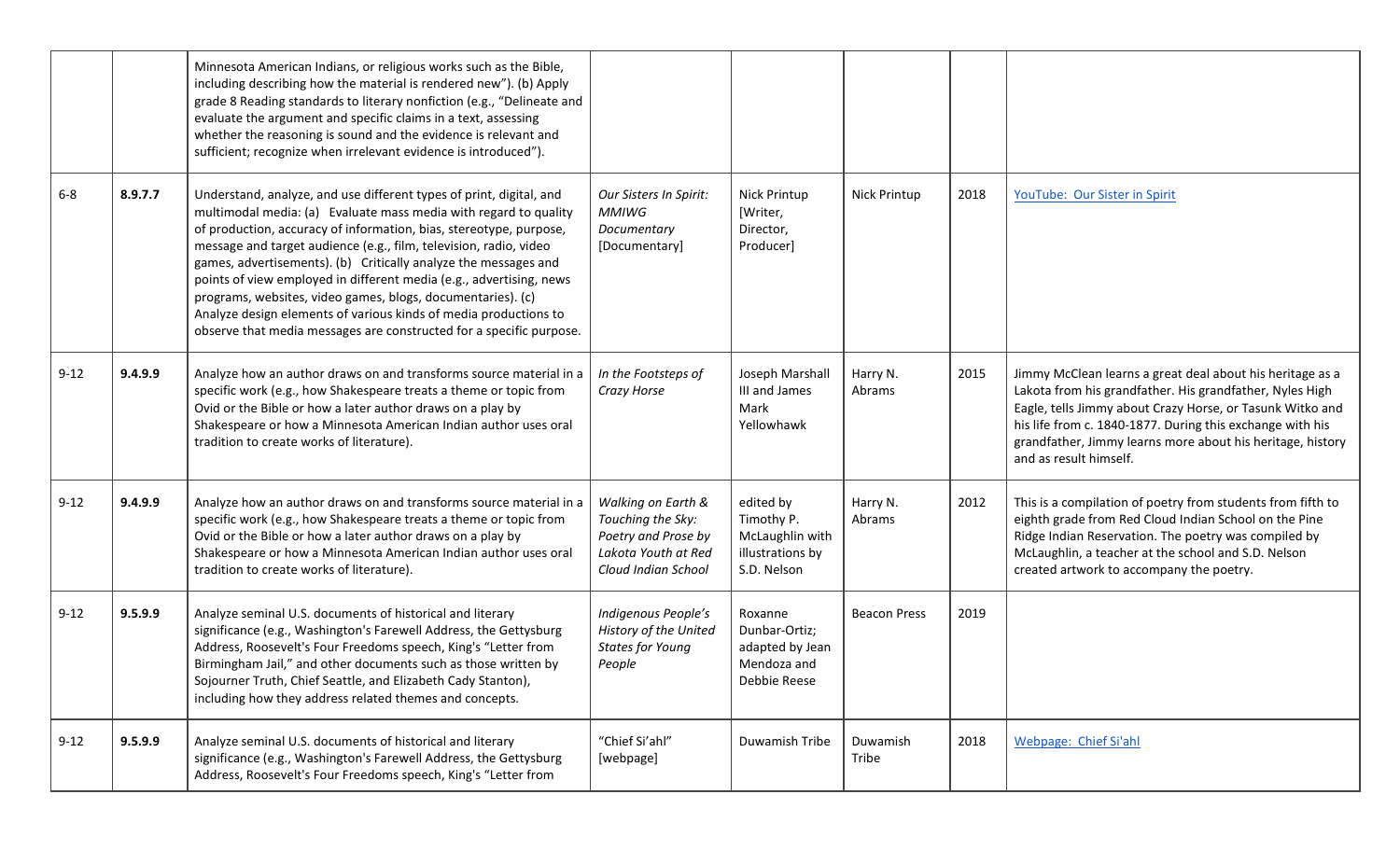|          |         | Birmingham Jail," and other documents such as those written by<br>Sojourner Truth, Chief Seattle, and Elizabeth Cady Stanton),<br>including how they address related themes and concepts.                                                                                                                                                                                                                                                                                                                                                                                                                                                                                                                                                                                                                                                                                                                                                                                                                                                                                                                                                                                                                                                                                                                                                                                                     |                                      |                |                              |      |                                                                                                                                                                  |
|----------|---------|-----------------------------------------------------------------------------------------------------------------------------------------------------------------------------------------------------------------------------------------------------------------------------------------------------------------------------------------------------------------------------------------------------------------------------------------------------------------------------------------------------------------------------------------------------------------------------------------------------------------------------------------------------------------------------------------------------------------------------------------------------------------------------------------------------------------------------------------------------------------------------------------------------------------------------------------------------------------------------------------------------------------------------------------------------------------------------------------------------------------------------------------------------------------------------------------------------------------------------------------------------------------------------------------------------------------------------------------------------------------------------------------------|--------------------------------------|----------------|------------------------------|------|------------------------------------------------------------------------------------------------------------------------------------------------------------------|
| $9 - 12$ | 9.9.1.1 | Initiate and participate effectively in a range of collaborative<br>discussions (one-on-one, in groups, and teacher-led) with diverse<br>partners on grades 9-10 topics, texts, and issues, including those by<br>and about Minnesota American Indians, building on others' ideas<br>and expressing their own clearly and persuasively: (a) Come to<br>discussions prepared, having read and researched material under<br>study; explicitly draw on that preparation by referring to evidence<br>from texts and other research on the topic or issue to stimulate a<br>thoughtful, well-reasoned exchange of ideas. (b) Work with peers<br>to set rules for collegial discussions and decision-making (e.g.,<br>informal consensus, taking votes on key issues, presentation of<br>alternate views), clear goals and deadlines, and individual roles as<br>needed. (c) Propel conversations by posing and responding to<br>questions that relate the current discussion to broader themes or<br>larger ideas; actively incorporate others into the discussion; and<br>clarify, verify, or challenge ideas and conclusions. (d) Respond<br>thoughtfully to diverse perspectives, summarize points of<br>agreement and disagreement, and, when warranted, qualify or<br>justify their own views and understanding and make new<br>connections in light of the evidence and reasoning presented. | You Don't Have to Say<br>You Love Me | Sherman Alexie | Little, Brown<br>and Company | 2017 |                                                                                                                                                                  |
| $9 - 12$ | 9.9.1.1 | Initiate and participate effectively in a range of collaborative<br>discussions (one-on-one, in groups, and teacher-led) with diverse<br>partners on grades 9-10 topics, texts, and issues, including those by<br>and about Minnesota American Indians, building on others' ideas<br>and expressing their own clearly and persuasively: (a) Come to<br>discussions prepared, having read and researched material under<br>study; explicitly draw on that preparation by referring to evidence<br>from texts and other research on the topic or issue to stimulate a<br>thoughtful, well-reasoned exchange of ideas. (b) Work with peers<br>to set rules for collegial discussions and decision-making (e.g.,<br>informal consensus, taking votes on key issues, presentation of<br>alternate views), clear goals and deadlines, and individual roles as<br>needed. (c) Propel conversations by posing and responding to<br>questions that relate the current discussion to broader themes or<br>larger ideas; actively incorporate others into the discussion; and<br>clarify, verify, or challenge ideas and conclusions. (d) Respond<br>thoughtfully to diverse perspectives, summarize points of                                                                                                                                                                                           | Crazy Brave: A<br>Memoir             | Joy Harjo      | W. W. Norton<br>and Company  | 2013 | Educators can use this memoir with Sherman Alexie's You<br>don't have to say you love me to discuss overcoming<br>struggles in life and the craft of the memoir. |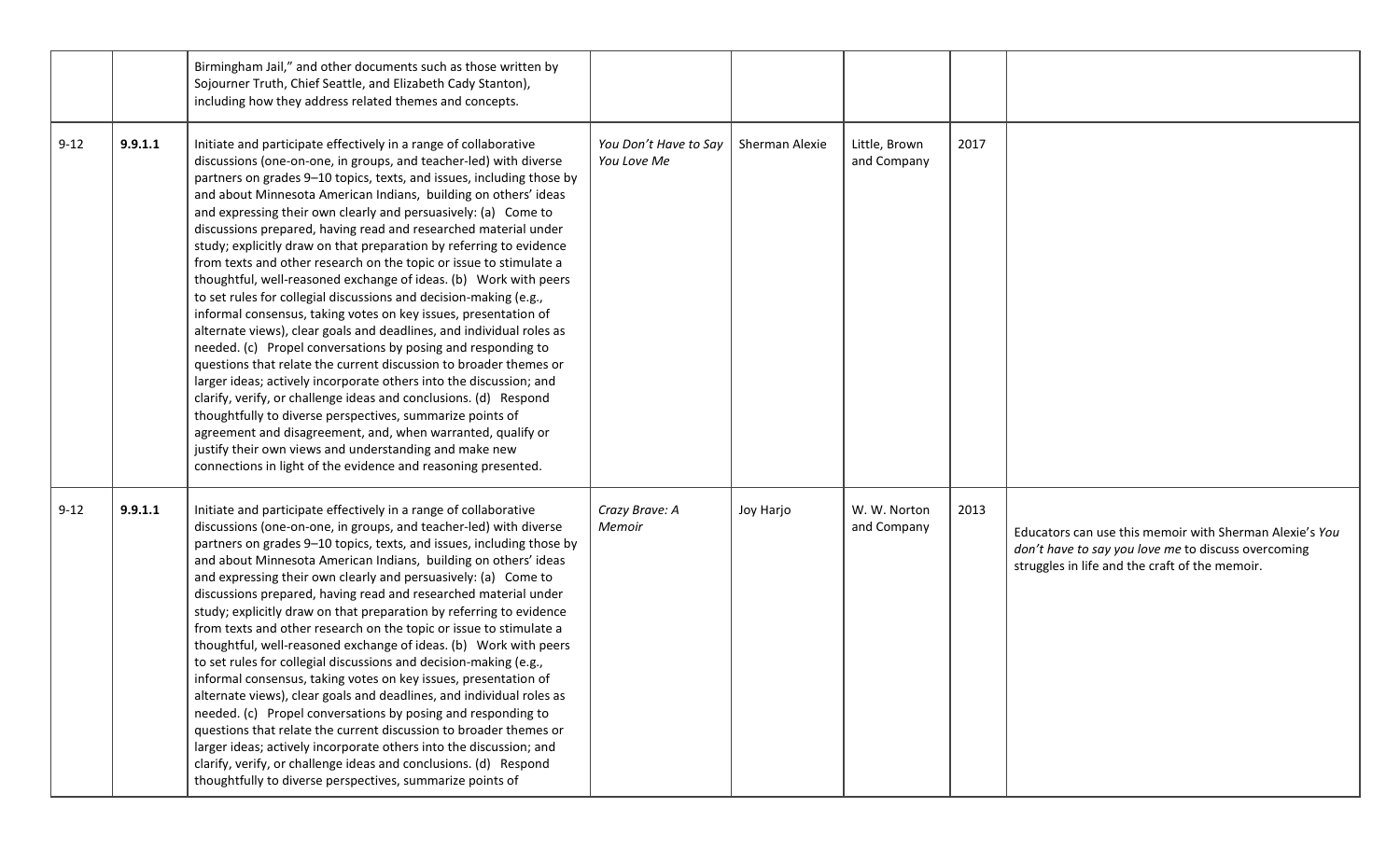|          |          | agreement and disagreement, and, when warranted, qualify or<br>justify their own views and understanding and make new<br>connections in light of the evidence and reasoning presented.                                                                                                                                                                                                                                                                                                                                                                                                                                                                                                                                                                                                                                                                                                                                                                                                                                                                                                                                                                                                                                                                                                                                                                                                        |                                                                                                 |                                                                         |                                                 |      |                                                                                                                                                    |
|----------|----------|-----------------------------------------------------------------------------------------------------------------------------------------------------------------------------------------------------------------------------------------------------------------------------------------------------------------------------------------------------------------------------------------------------------------------------------------------------------------------------------------------------------------------------------------------------------------------------------------------------------------------------------------------------------------------------------------------------------------------------------------------------------------------------------------------------------------------------------------------------------------------------------------------------------------------------------------------------------------------------------------------------------------------------------------------------------------------------------------------------------------------------------------------------------------------------------------------------------------------------------------------------------------------------------------------------------------------------------------------------------------------------------------------|-------------------------------------------------------------------------------------------------|-------------------------------------------------------------------------|-------------------------------------------------|------|----------------------------------------------------------------------------------------------------------------------------------------------------|
| $9 - 12$ | 9.9.1.1  | Initiate and participate effectively in a range of collaborative<br>discussions (one-on-one, in groups, and teacher-led) with diverse<br>partners on grades 9-10 topics, texts, and issues, including those by<br>and about Minnesota American Indians, building on others' ideas<br>and expressing their own clearly and persuasively: (a) Come to<br>discussions prepared, having read and researched material under<br>study; explicitly draw on that preparation by referring to evidence<br>from texts and other research on the topic or issue to stimulate a<br>thoughtful, well-reasoned exchange of ideas. (b) Work with peers<br>to set rules for collegial discussions and decision-making (e.g.,<br>informal consensus, taking votes on key issues, presentation of<br>alternate views), clear goals and deadlines, and individual roles as<br>needed. (c) Propel conversations by posing and responding to<br>questions that relate the current discussion to broader themes or<br>larger ideas; actively incorporate others into the discussion; and<br>clarify, verify, or challenge ideas and conclusions. (d) Respond<br>thoughtfully to diverse perspectives, summarize points of<br>agreement and disagreement, and, when warranted, qualify or<br>justify their own views and understanding and make new<br>connections in light of the evidence and reasoning presented. | All Our Relations:<br>Native Struggles For<br>Land and Life                                     | Winona LaDuke                                                           | Haymarket<br><b>Books</b>                       | 2016 |                                                                                                                                                    |
| $9 - 12$ | 9.12.6.6 | Compare the point of view of two or more authors or creators for<br>how they treat the same or similar topics, including which details<br>they include and emphasize or exclude in their respective accounts<br>including points of view about Minnesota American Indian history.                                                                                                                                                                                                                                                                                                                                                                                                                                                                                                                                                                                                                                                                                                                                                                                                                                                                                                                                                                                                                                                                                                             | All the Real Indians<br>Died Off: And 20<br><b>Other Myths About</b><br><b>Native Americans</b> | Roxanne<br>Dunbar-Ortiz<br>and Dina Gilio-<br>Whitaker                  | <b>Beacon Press</b>                             | 2016 | Educators can compare this book about breaking<br>stereotypes with Do all Indians live in tipis? By The National<br>Museum of the American Indian. |
| $9 - 12$ | 9.12.6.6 | Compare the point of view of two or more authors or creators for<br>how they treat the same or similar topics, including which details<br>they include and emphasize or exclude in their respective accounts<br>including points of view about Minnesota American Indian history.                                                                                                                                                                                                                                                                                                                                                                                                                                                                                                                                                                                                                                                                                                                                                                                                                                                                                                                                                                                                                                                                                                             | For Indigenous Eyes<br>Only: A<br>Decolonization<br>Handbook                                    | edited by<br>Waziyatawin<br>Angela Wilson<br>and Michael<br>Yellow Bird | School for<br>Advanced<br><b>Research Press</b> | 2005 |                                                                                                                                                    |
| $9 - 12$ | 9.12.6.6 | Compare the point of view of two or more authors or creators for<br>how they treat the same or similar topics, including which details<br>they include and emphasize or exclude in their respective accounts<br>including points of view about Minnesota American Indian history.                                                                                                                                                                                                                                                                                                                                                                                                                                                                                                                                                                                                                                                                                                                                                                                                                                                                                                                                                                                                                                                                                                             | An Infinity of Nations:<br>How the Native New<br>World Shaped Early<br>North America            | Michael Witgen                                                          | University of<br>Pennsylvania<br>Press          | 2013 |                                                                                                                                                    |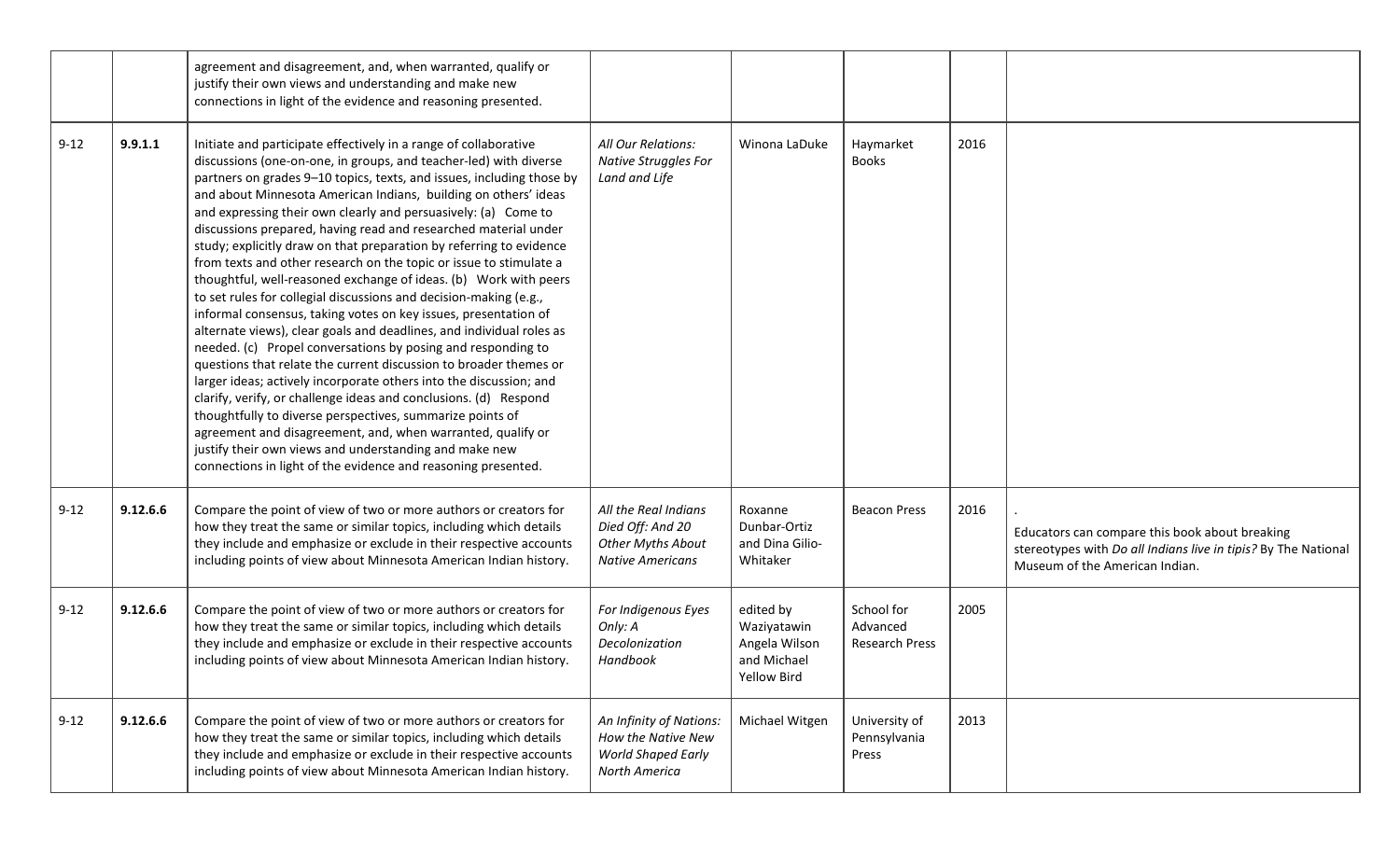| $9 - 12$ | 9.12.9.9 | Compare and contrast treatments of the same topic in several<br>primary and secondary sources, including texts from various cultures<br>and Minnesota American Indian culture.                                                                                                   | D(L)akota Star Map<br><b>Constellation Guide</b>                              | Annette S. Lee,<br>Jim Rock, and<br>Charlene<br>O'Rourke                   | <b>Native</b><br>Skywatchers                    | 2014 |                                                                                                                                                              |
|----------|----------|----------------------------------------------------------------------------------------------------------------------------------------------------------------------------------------------------------------------------------------------------------------------------------|-------------------------------------------------------------------------------|----------------------------------------------------------------------------|-------------------------------------------------|------|--------------------------------------------------------------------------------------------------------------------------------------------------------------|
| $9 - 12$ | 9.12.9.9 | Compare and contrast treatments of the same topic in several<br>primary and secondary sources, including texts from various cultures<br>and Minnesota American Indian culture.                                                                                                   | Ojibwe Sky Star Map<br><b>Constellation Guide</b>                             | Annette S. Lee,<br>William Wilson,<br>Jeffrey Tibbetts,<br>and Carl Gawboy | <b>Native</b><br>Skywatchers                    | 2014 |                                                                                                                                                              |
| $9 - 12$ | 9.12.9.9 | Compare and contrast treatments of the same topic in several<br>primary and secondary sources, including texts from various cultures<br>and Minnesota American Indian culture.                                                                                                   | Sharing the Skies:<br>Navajo Astronomy                                        | Nancy C.<br>Maryboy and<br>David Begay                                     | Rio Nuevo<br>Publishers                         | 2010 | Educators can compare Ojibwe sky star map constellation<br>guide with the D(L)akota star map constellation guide and<br>Sharing the skies: Navajo astronomy. |
| $9 - 12$ | 11.4.9.9 | Demonstrate knowledge of eighteenth-, nineteenth- and early-<br>twentieth-century foundational works of American literature,<br>including American Indian and other diverse cultures' texts and how<br>two or more texts from the same period treat similar themes or<br>topics. | An Indigenous<br>People's History of<br>the United States for<br>Young People | Roxanne<br>Dunbar-Ortiz;<br>adapted by Jean<br>Mendoza and<br>Debbie Reese | <b>Beacon Press</b>                             | 2019 |                                                                                                                                                              |
| $9 - 12$ | 11.4.9.9 | Demonstrate knowledge of eighteenth-, nineteenth- and early-<br>twentieth-century foundational works of American literature,<br>including American Indian and other diverse cultures' texts and how<br>two or more texts from the same period treat similar themes or<br>topics. | <b>Birch Coulie: The Epic</b><br><b>Battle of the Dakota</b><br>War           | John Christgau                                                             | University of<br>Nebraska Press                 | 2012 |                                                                                                                                                              |
| $9 - 12$ | 11.4.9.9 | Demonstrate knowledge of eighteenth-, nineteenth- and early-<br>twentieth-century foundational works of American literature,<br>including American Indian and other diverse cultures' texts and how<br>two or more texts from the same period treat similar themes or<br>topics. | <b>Beloved Child: A</b><br>Dakota Way of Life                                 | Diane Wilson                                                               | Minnesota<br>Historical<br><b>Society Press</b> | 2017 |                                                                                                                                                              |
| $9 - 12$ | 11.4.9.9 | Demonstrate knowledge of eighteenth-, nineteenth- and early-<br>twentieth-century foundational works of American literature,<br>including American Indian and other diverse cultures' texts and how<br>two or more texts from the same period treat similar themes or<br>topics. | Dakota Prisoner of<br>War Letters = Dakota<br>Kaskapi Okicize<br>Wowapi       | Clifford Cantu<br>and Michael<br>Simon                                     | Minnesota<br>Historical<br><b>Society Press</b> | 2012 |                                                                                                                                                              |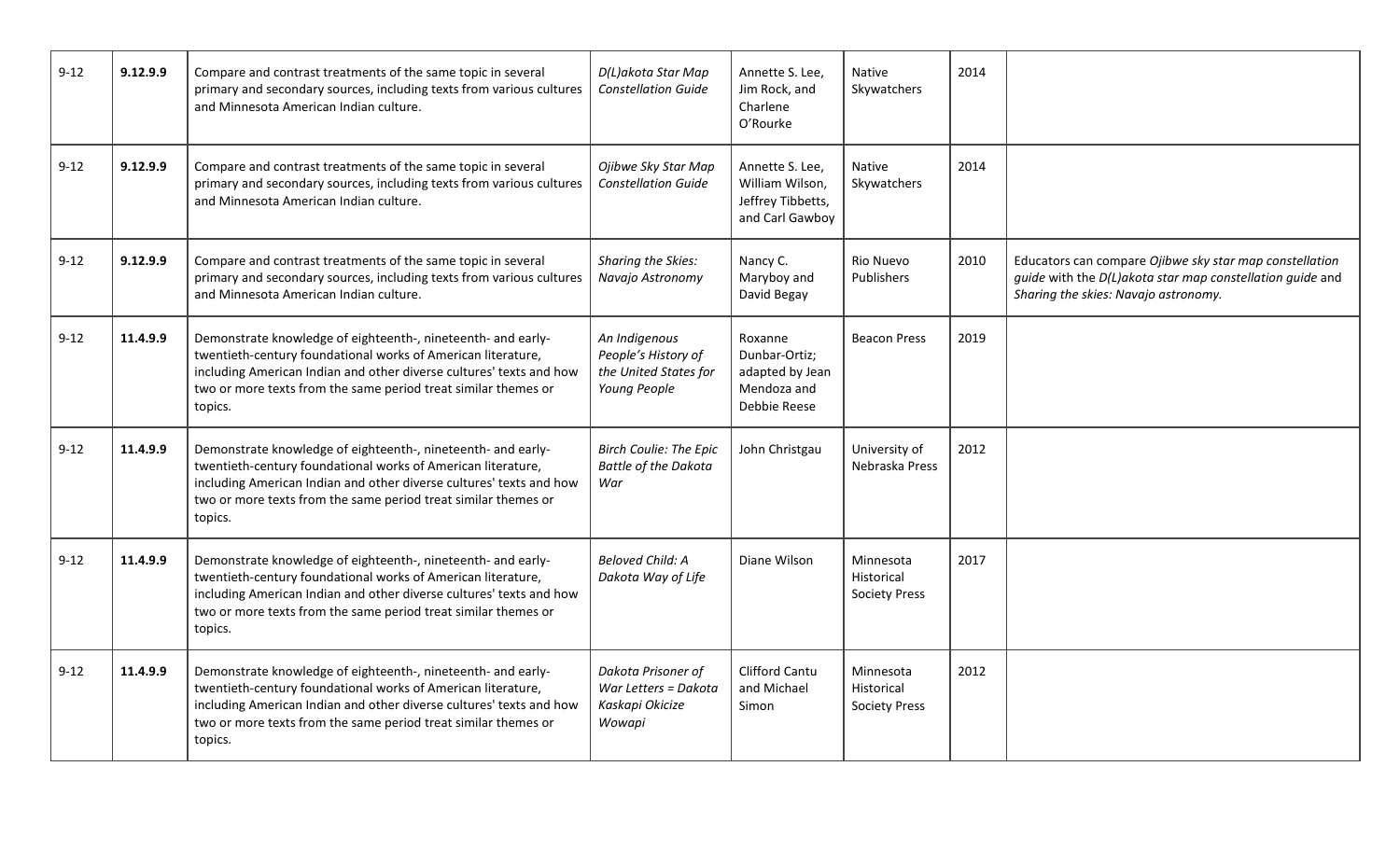| $7 - 8$  | 11.4.9.9                  | Demonstrate knowledge of eighteenth-, nineteenth- and early-<br>twentieth-century foundational works of American literature,<br>including American Indian and other diverse cultures' texts and how<br>two or more texts from the same period treat similar themes or<br>topics.                                                                                                                                                                                                                                                                                                                                                                                                                                                                                                                                                                                                                                                                                                                                                                                                                                                                                                                                                                                                                                                                                                  | Mni Sota Makoce:<br>The Land of the<br>Dakota               | Gwen<br>Westerman and<br><b>Bruce White</b> | Minnesota<br>Historical<br><b>Society Press</b> | 2012 | Educators can discuss themes in Mni Sota Makoce as well<br>as in Lincoln and the Indians by Nichols. |
|----------|---------------------------|-----------------------------------------------------------------------------------------------------------------------------------------------------------------------------------------------------------------------------------------------------------------------------------------------------------------------------------------------------------------------------------------------------------------------------------------------------------------------------------------------------------------------------------------------------------------------------------------------------------------------------------------------------------------------------------------------------------------------------------------------------------------------------------------------------------------------------------------------------------------------------------------------------------------------------------------------------------------------------------------------------------------------------------------------------------------------------------------------------------------------------------------------------------------------------------------------------------------------------------------------------------------------------------------------------------------------------------------------------------------------------------|-------------------------------------------------------------|---------------------------------------------|-------------------------------------------------|------|------------------------------------------------------------------------------------------------------|
| $9 - 12$ | 11.5.8.8                  | Delineate and evaluate the reasoning in seminal U.S. texts, including<br>the application of constitutional principles and use of legal reasoning<br>(e.g., in U.S. Supreme Court majority opinions and dissents) and the<br>premises, purposes, and arguments in works of public advocacy<br>(e.g., The Federalist, presidential addresses).                                                                                                                                                                                                                                                                                                                                                                                                                                                                                                                                                                                                                                                                                                                                                                                                                                                                                                                                                                                                                                      | "Why Treaties<br>Matter" [virtual<br>exhibit]               | <b>MN Humanities</b><br>Center              | <b>MN Humanities</b><br>Center                  | 2013 | <b>Virtual Exhibit: Why Treaties Matter</b>                                                          |
| $9 - 12$ | 11.5.9.9<br>&<br>11.7.9.9 | Analyze seventeenth-, eighteenth-, and nineteenth-century<br>foundational U.S. documents of historical and literary significance<br>(including The Declaration of Independence, the Preamble to the<br>Constitution, the Bill of Rights, and Lincoln's Second Inaugural<br>Address) for their themes, purposes, and rhetorical features.                                                                                                                                                                                                                                                                                                                                                                                                                                                                                                                                                                                                                                                                                                                                                                                                                                                                                                                                                                                                                                          | "Why Treaties<br>Matter" [virtual<br>exhibit]               | <b>MN Humanities</b><br>Center              | <b>MN Humanities</b><br>Center                  | 2013 | Virtual Exhibit: Why Treaties Matter                                                                 |
| $9 - 12$ | 11.9.1.1                  | Initiate and participate effectively in a range of collaborative<br>discussions (one-on-one, in groups, and teacher-led) with diverse<br>partners on grades 11-12 topics, texts, and issues, including those<br>by and about Minnesota American Indians, building on others' ideas<br>and expressing their own clearly and persuasively: (a) Come to<br>discussions prepared, having read and researched material under<br>study; explicitly draw on that preparation by referring to evidence<br>from texts and other research on the topic or issue to stimulate a<br>thoughtful, well-reasoned exchange of ideas. (b) Work with peers to<br>promote civil, democratic discussions and decision-making, set clear<br>goals and deadlines, and establish individual roles as needed. (c)<br>Propel conversations by posing and responding to questions that<br>probe reasoning and evidence; ensure a hearing for a full range of<br>positions on a topic or issue; clarify, verify, or challenge ideas and<br>conclusions; and promote divergent and creative perspectives. (d)<br>Respond thoughtfully to diverse perspectives; synthesize comments,<br>claims, and evidence made on all sides of an issue; resolve<br>contradictions when possible; and determine what additional<br>information or research is required to deepen the investigation or<br>complete the task. | <b>Custer Died For Your</b><br>Sins: An Indian<br>Manifesto | Vine Deloria, Jr.                           | University of<br>Oklahoma<br>Press              | 1988 |                                                                                                      |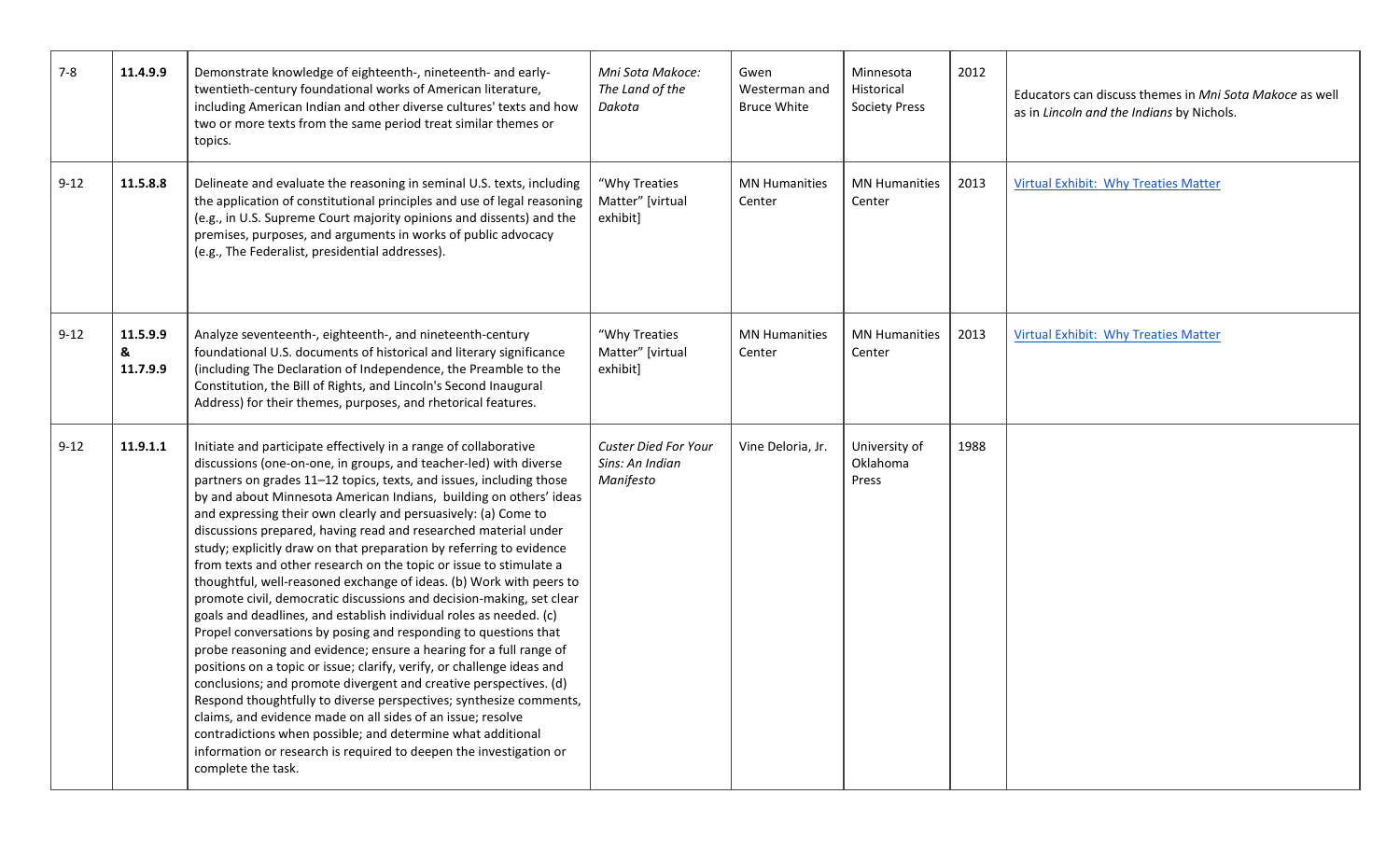| $9 - 12$ | 11.9.1.1 | Initiate and participate effectively in a range of collaborative<br>discussions (one-on-one, in groups, and teacher-led) with diverse<br>partners on grades 11-12 topics, texts, and issues, including those<br>by and about Minnesota American Indians, building on others' ideas<br>and expressing their own clearly and persuasively: (a) Come to<br>discussions prepared, having read and researched material under<br>study; explicitly draw on that preparation by referring to evidence<br>from texts and other research on the topic or issue to stimulate a<br>thoughtful, well-reasoned exchange of ideas. (b) Work with peers to<br>promote civil, democratic discussions and decision-making, set clear<br>goals and deadlines, and establish individual roles as needed. (c)<br>Propel conversations by posing and responding to questions that<br>probe reasoning and evidence; ensure a hearing for a full range of<br>positions on a topic or issue; clarify, verify, or challenge ideas and<br>conclusions; and promote divergent and creative perspectives. (d)<br>Respond thoughtfully to diverse perspectives; synthesize comments,<br>claims, and evidence made on all sides of an issue; resolve<br>contradictions when possible; and determine what additional<br>information or research is required to deepen the investigation or<br>complete the task. | God is Red: A Native<br>View of Religion                                      | Vine Deloria, Jr.                                                          | Fulcrum<br>Publishing | 2003 |                                                                                                                                                                                                                                                                                                                                                                                                                                                                                                                                                                                                 |
|----------|----------|-----------------------------------------------------------------------------------------------------------------------------------------------------------------------------------------------------------------------------------------------------------------------------------------------------------------------------------------------------------------------------------------------------------------------------------------------------------------------------------------------------------------------------------------------------------------------------------------------------------------------------------------------------------------------------------------------------------------------------------------------------------------------------------------------------------------------------------------------------------------------------------------------------------------------------------------------------------------------------------------------------------------------------------------------------------------------------------------------------------------------------------------------------------------------------------------------------------------------------------------------------------------------------------------------------------------------------------------------------------------------------------|-------------------------------------------------------------------------------|----------------------------------------------------------------------------|-----------------------|------|-------------------------------------------------------------------------------------------------------------------------------------------------------------------------------------------------------------------------------------------------------------------------------------------------------------------------------------------------------------------------------------------------------------------------------------------------------------------------------------------------------------------------------------------------------------------------------------------------|
| $9 - 12$ | 11.9.1.1 | Initiate and participate effectively in a range of collaborative<br>discussions (one-on-one, in groups, and teacher-led) with diverse<br>partners on grades 11-12 topics, texts, and issues, including those<br>by and about Minnesota American Indians, building on others' ideas<br>and expressing their own clearly and persuasively: (a) Come to<br>discussions prepared, having read and researched material under<br>study; explicitly draw on that preparation by referring to evidence<br>from texts and other research on the topic or issue to stimulate a<br>thoughtful, well-reasoned exchange of ideas. (b) Work with peers to<br>promote civil, democratic discussions and decision-making, set clear<br>goals and deadlines, and establish individual roles as needed. (c)<br>Propel conversations by posing and responding to questions that<br>probe reasoning and evidence; ensure a hearing for a full range of<br>positions on a topic or issue; clarify, verify, or challenge ideas and<br>conclusions; and promote divergent and creative perspectives. (d)<br>Respond thoughtfully to diverse perspectives; synthesize comments,<br>claims, and evidence made on all sides of an issue; resolve<br>contradictions when possible; and determine what additional<br>information or research is required to deepen the investigation or<br>complete the task. | An Indigenous<br>People's History of<br>the United States for<br>Young People | Roxanne<br>Dunbar-Ortiz;<br>adapted by Jean<br>Mendoza and<br>Debbie Reese | <b>Beacon Press</b>   | 2019 | Dunbar-Ortiz shows how policy against the Indigenous<br>peoples was colonialist and designed to seize the territories<br>of the original inhabitants. This policy was praised in<br>popular culture through writers like James Fenimore<br>Cooper and Walt Whitman, and in the highest offices of<br>government and the military. The genocidal policy reached<br>its zenith under President Andrew Jackson. Spanning more<br>than four hundred years, this peoples' history radically<br>reframes United States history and explodes the silences<br>that have haunted our national narrative. |